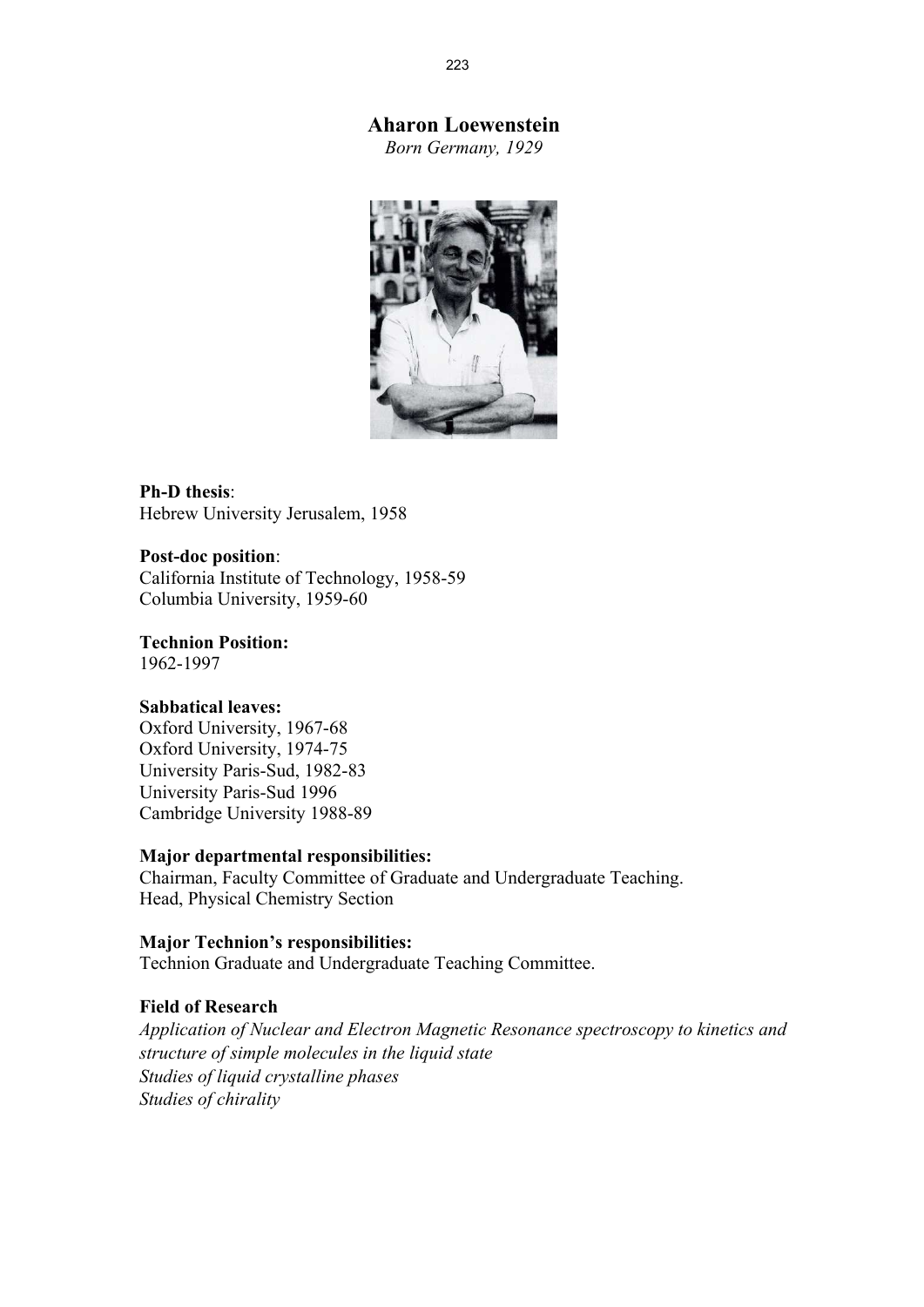## **Aharon Loewenstein**

**לוינשטיין אהרן**

 *(May 2008)* 

## **Scientific Autobiography and a little more.**

**התנצלות. ראוי היה לכתוב רשימה זו בעברית. התירוצים לכתיבה באנגלית הם: העדר מונחים עבריים להרבה מושגים מדעיים וחוסר הכישרון שלי להדפסה בעברית. על אלו, התנצלותי.** 

Background: I was born (31.01.1929) in Verden an der Aller, a small town some 20km south-east from Bremen, Germany. My father, Gustav, (08.08.1899-15.05.1971) was a lawyer. On April 7, 1933, he was dismissed from his profession by the Law of the Restoration of the Professional Civil Service that prohibited lawyers of non Aryan origin to appear in German courts. In June 1934, together with my mother, Hilde, (02.08.1905-16.9.1960) and my sister, Hanna (15.08.1932-) we immigrated to Palestine on board the ship "Polonia", departing from Trieste. My father obtained a 'Capitalist Certificate' (possessing more than 1000 Pounds Sterling) from the British mandate authorities. A few days after our arrival in the port of Jaffa, we traveled by bus (via Petach-Tikva, Qualqilia. Tul-Karem) to Netania. My father, together with my aunt (mother's sister, Herta) and her husband, bought the only existing small hotel in town from an American, Mr. Notkin. The hotel was built in 1933, had 6 guest rooms and was named Gal-Yam by Itamar ben Avi before my father bought it. I attended the local "Bialik" Elementary School from 1934 to 1942.

Much of what I tell below relates to my remote past and may not reflect precisely the true course of events. I trusted my memory and did not check documentation (wherever it exists) except for my list of publications.

My interest in Chemistry began at the Secondary Agricultural High School in Pardess Hanna (1942-47). I was sent to this school because education in Netania terminated with the  $8<sup>th</sup>$  grade of the elementary school. The school was a boarding school, for boys only, though we had several girls in our class (who lived in the neighboring villages). The school had a five year program because in addition to the 'regular' High

224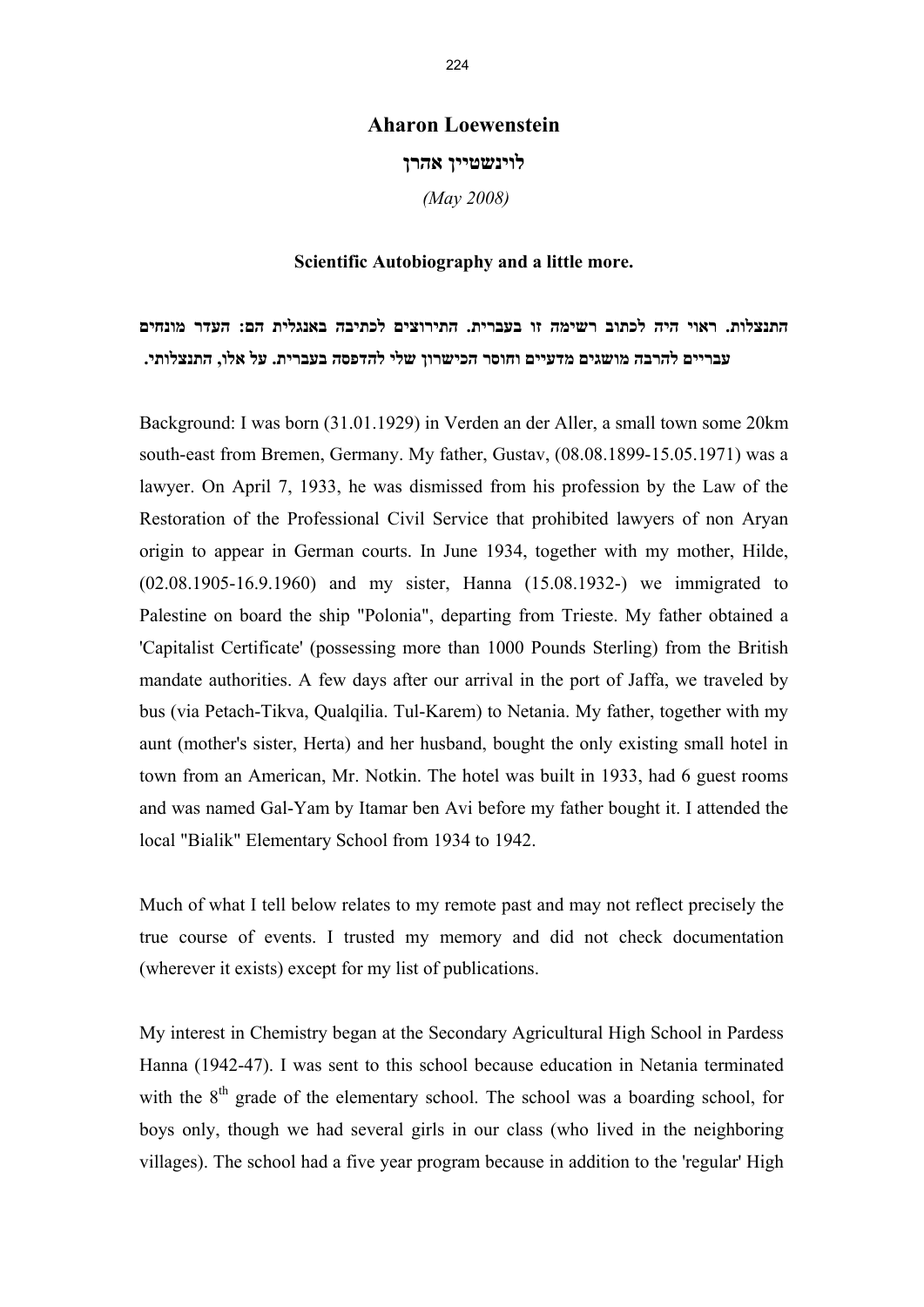School curriculum we studied Agriculture and worked on the school's farm. Thus I 'lost' one extra year at High School. I never felt sorry about the 'lost year' because the school, the teachers and my experience there were very pleasing. Our Chemistry teacher was Dr. *Ashkenazi* (nicknamed "Shleikes"). He was a pedantic teacher but performed his job very well. His teaching attracted and stimulated us. Together with a classmate and a good friend, *Elkana (Kuni) Halevi*, we assembled a 'Chemistry suitcase' that was an old suitcase filled with instruments and chemicals which were, legally or illegally, assembled from various sources, including the school Chemistry laboratory. We used to take our 'laboratory' to the center of our small orange grove and perform various chemical experiments. Fortunately, no catastrophe has happened. During my last (5<sup>th</sup>) year at school, Dr. *Ashkenazi* quit his position and was replaced by the elderly Dr. *Rosenberg*. Dr. *Rosenberg* has retired from the Kaddouri Agricultural School and his teaching of Chemistry was centered mostly on "Soil Science", namely the Chemistry and Physics of soils, fertilizers, colloids, etc. He was a dull teacher, reading his lessons while seated. Still, he was a kind person and presented us with the first introduction to topics that attracted me later. Some years later, while I lived in Rehovot working for my Ph.D., I was looking for jobs to supplement my poor income. Dr. *Ashkenazi* was the Head Master of a local High School (now the Amos Shalit School) and offered me a job to teach a one term course on the History of Science. My course was taken from a booklet containing lectures, written by several authors, in a series on the History of Science presented by the BBC. As far as I recall, my pupils seemed to enjoy my course. Till today I feel shocked by my boldness in accepting this job.

After graduation from my school (matriculation) I spent about two months in Beit Eshel (a very small settlement that existed about three km east from the old Beer Sheva). The reasons why I went to Beit Eshel were: a. I wished to spend a year of "National Service" by guarding the water pipe in the Negev. b. I was interested in soil mapping around that area and c. I had a cousin in Beit Eshel, *Aharon Heidemann*, whom I liked much. My plan could not materialize because I was not (yet) a member of the Palmach. In August 1947 I joined friends in the Tzofim Daled Hachshara and served in the Third Gdud (battalion) of the Palmach till my release in February 1949. The Third Gdud moved along the country during the war of independence (1947-49). Its main stations were: Beit Hashita, Ein Gev, Hulata, Ein Zeitim, Har Knaan,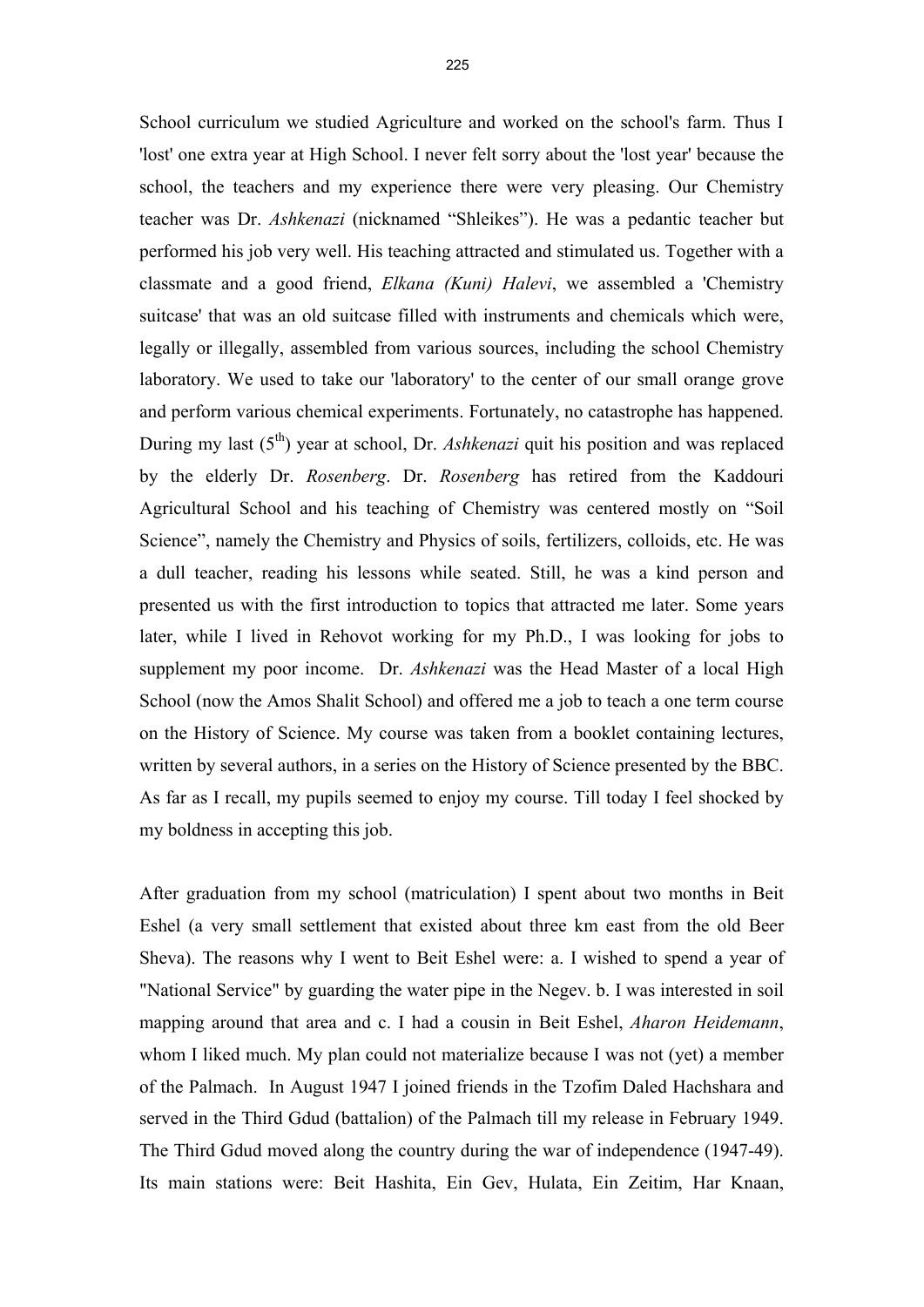Sarafend, Ramle, Shaar Hagai, Wadi Dorot, Beit Shean. In the summer of 1948 (July?), I attended a course for military reconnaissance (קורס סיירים) at Juara and that determined my job till the end of the war. I guided groups of people, from Negba to our northern positions in the Negev, through the Egyptian lines.

After the war of independence I became a founding member of Kibbutz Palmachim (April 1949). My knowledge and experience, in some agricultural professions helped me greatly. My main contribution to Palmachim was the establishment of the vegetable garden. A year or so later, I was strongly tempted to quit the Kibbutz and start studies at the Hebrew University. I could not decide as to which Faculty to register. The 'spirit of the time' (through the education at High School and the Palmach) suggested that I should study Agriculture (Agronomy) that was considered as the most useful profession to serve the State and the Kibbutz. On the other hand, Chemistry was my 'old love', so I searched for a reasonable compromise between the two. I was familiar (from my frequent visits to Beit Eshel during the mid 40's, with two young students who worked with Professor *Rabikowitz* (of the Faculty of Agriculture at the Hebrew University, located in Rehovot), on the project of soil mapping of Israel (at the time, Palestine). This project fascinated and interested me very much. I believe that I consulted them and eventually registered to a course on Soil Chemistry given by Dr *Hagin* at the Faculty of Agriculture of the Hebrew University (Professor Hagin is presently an Emeritus Professor at the Technion). The Kibbutz was quite antagonistic to this activity and in general to my academic aspirations (quote: "the time will come when we shall send our members to studies which we believe are needed for the Kibbutz"). Nevertheless, I traveled once or twice a week from Palmachim to Rehovot to attend the lectures and the laboratory exercises of *Hagin*'s course. The course strongly convinced me that I should choose Chemistry if I wished to master properly Soil Chemistry (or Physics). The approach to this topic from the Agronomy point of view seemed superficial to me. Today, I doubt whether I had the capacity to make such a judgment and that the wish to learn 'pure' (as opposed to 'applied') Science was most likely the true (subconscious) motive. In the summer of 1950 I quit the Kibbutz and passed concurs examinations (in Mathematics and Chemistry) for the admission to Chemistry studies at the Hebrew University.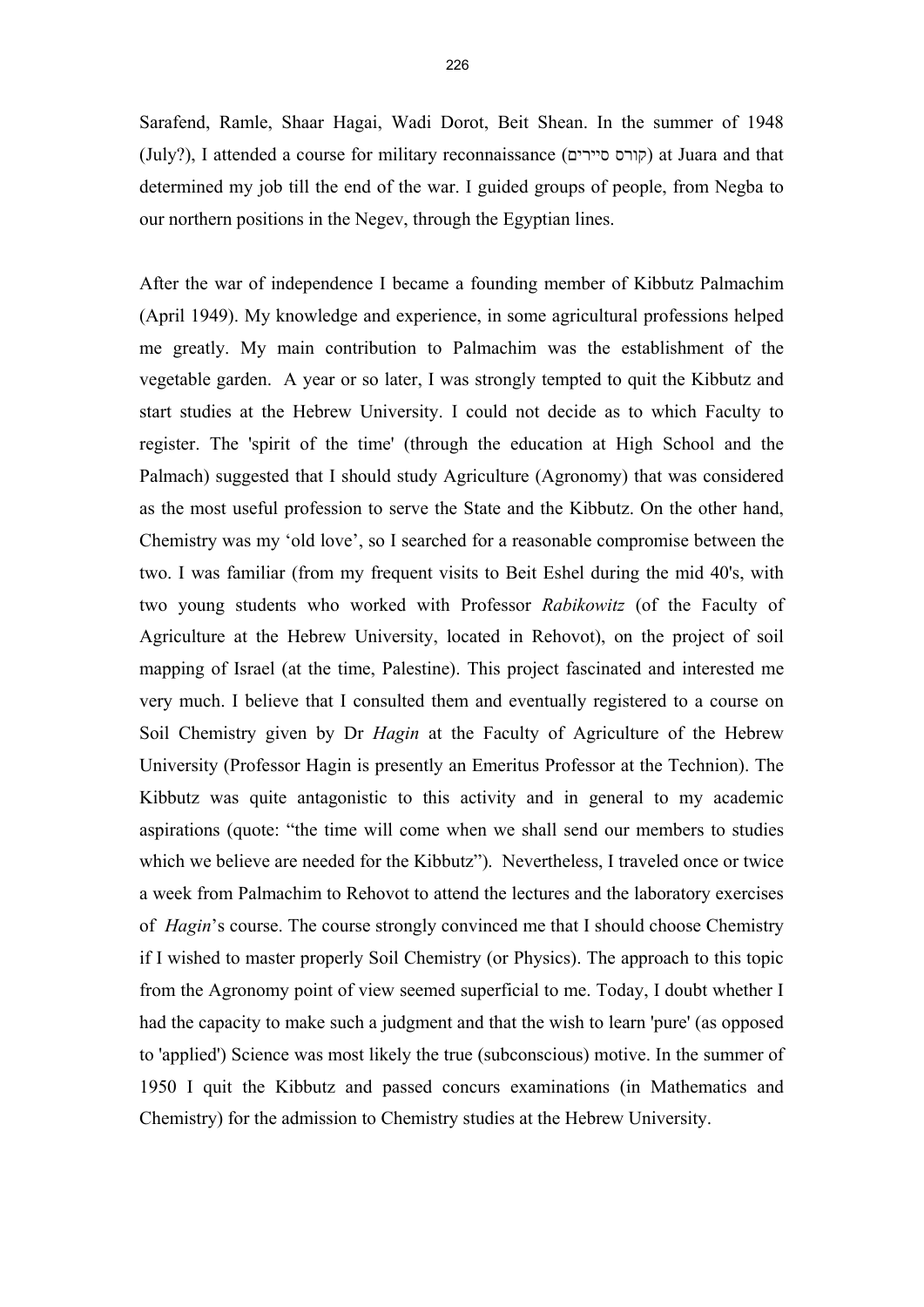The teaching of Chemistry, especially Physical and Biochemistry, at the Hebrew University in those times was rather poor (an understatement). Considerable emphasis was put on practical Inorganic analysis and simple Organic synthesis and much of our time was wasted on these topics. Elderly teachers, who were dominant, followed the German traditions of the 30th. Quantum Mechanics was hardly mentioned and those who wished to learn it properly attended lectures by *Racah* given in the Physics Department. The mathematical background (needed for *Racah*'s lectures and for other topics) was essentially nonexistent. To overcome these difficulties, those in my class who wished to specialize in Physical Chemistry, got hold of as many books as they could (this was neither simple nor cheap) and assembled in small groups for selfstudy. Thus, to a large degree, we were auto-didactics (which is not ideal). Some of the younger teachers in the Department were much better and outstanding among them were the brothers *Aharon* and *Ephraim Katchalsky* (later *Katzir*). A few years later, when I spent my postdoctoral years at Caltech and Columbia, I was quite shocked by my poor education in Physical Chemistry as compared to the young American graduate and undergraduate students.

 The curriculum in Chemistry in those days led directly to the M.Sc. title (without the B.Sc.), after about five years of study. The fascinating lectures of *Aharon Katchalsky* on monolayers (in a Physical Chemistry course) convinced me to approach him and ask him to supervise my Master's thesis on that topic (another option that I considered, was the study of nitro derivatives of sugars with *Yeshayahu Leibovitz*). In his lectures *Aharon* played with the idea of a physical world reduced to two dimensions. His lectured were flavored with many historical anecdotes e.g. Benjamin Franklin 'experiments' with oil patches to calm the rough ocean waves, Miss Pockels novel technique for "cleaning" surfaces. etc. *Aharon,* at that time, was mostly interested in the physical chemistry of polyelectrolytes and consequently suggested to me to measure, using the Langmuir Balance, the interaction between a poly-acid (poly acrylic acid?) monolayers and ions dissolved in the water tray. *Aharon* had no experience with the use of the Langmuir Balance and asked *Ora Kedem* (who was also inexperienced in this technique) to assist me with the experimental work. Ora did her best to help me and I learned to appreciate her scientific and personal qualities. Poly acrylic acid is somewhat soluble in water and therefore quite difficult to spread on water-air interfaces. Consequently, we were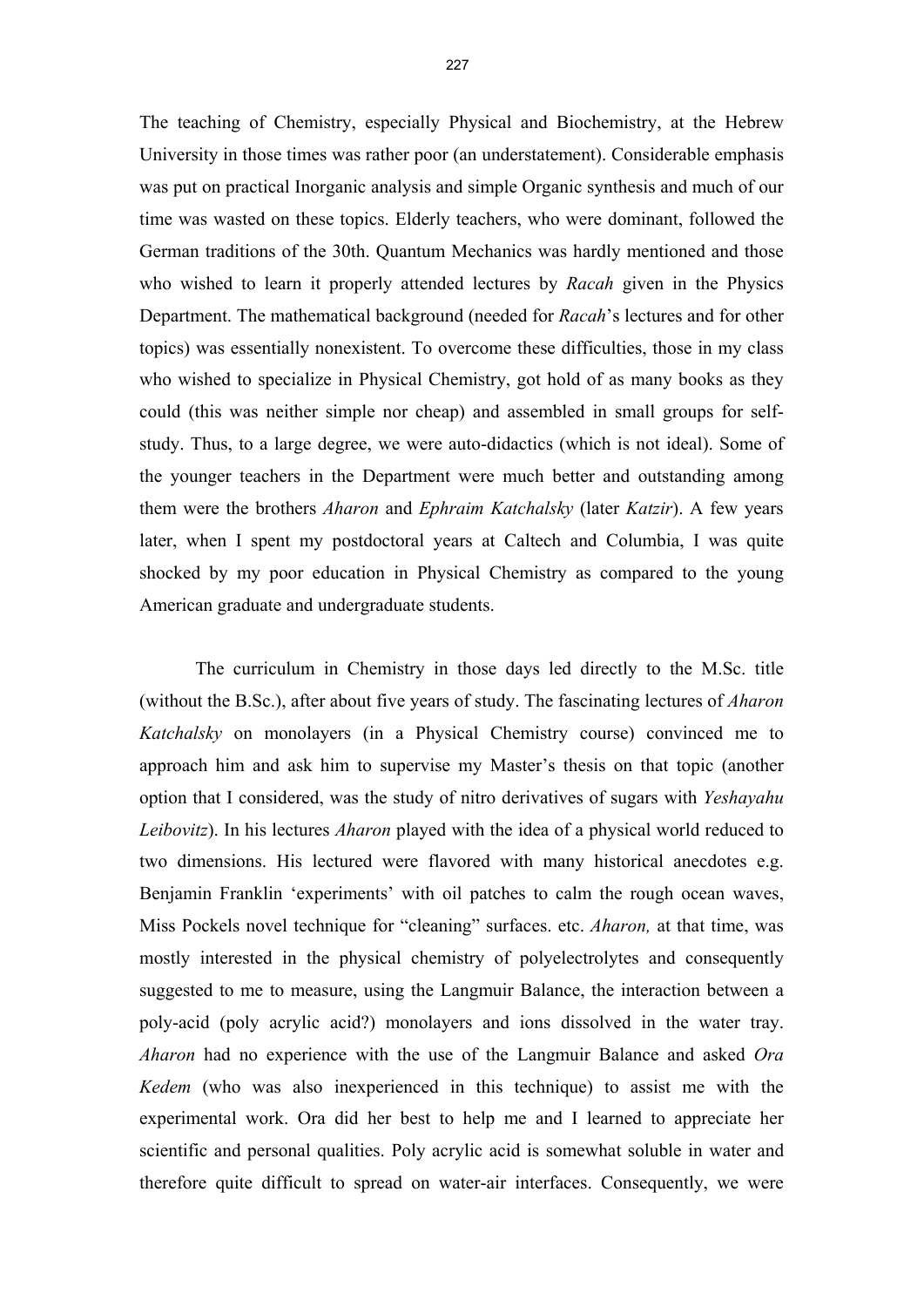unable obtain reproducible results and most of that academic year (53-54) was spent in futile struggles with the instrument and the reading of most of the relevant published literature (that was still possible in those days). During the summer of 1954 I traveled abroad on a student exchange program to work in the Shell's Research Laboratories (BPM) in Amsterdam. I worked there for six weeks, on the qualitative and quantitative chemical analysis of hydrocarbon mixtures. This was my first true scientific experience. I worked in a real research (application) laboratory and towards the end of my stay was obliged to write my first detailed research report. With *Aharon*'s blessing and recommendations I traveled to visit some research groups working on monolayer films in Utrecht and Cambridge (England). I learned much from these visits, in particular about the experimental aspects of operating the Langmuir Balance. After my return home, I joined the group of *Israel Miller* at the Weizmann Institute. He has just returned from a Sabbatical leave in the US and was experienced with monolayer work and the Langmuir Balance. He suggested new measurements using poly methyl methacrylate. Though the idea of measuring the electrostatic interactions between a poly-acid and counter-ions was abandoned, I produced some results, which enabled me to complete my Master's Thesis with some dignity.

*Aharon* agreed to accept me as his Ph.D. student but lacked the funds needed to support me (I believe that it was 200 I.L. per month). *Shlomo Alexander* , with whom I was acquainted during our study period in Jerusalem (he studied Physics), approached me and suggested that I should join him and *Saul Meiboom* to work on a new instrument, Nuclear Induction, which they were about to complete building (7kGauss or 0.7T, permanent magnet,  $\sim$  31MHz for protons). Nuclear Induction was the term used at that time for what is now known as nuclear magnetic resonance (NMR). The name Nuclear Induction comes from the title of an article by Felix Bloch and from the fact that changes in the precession of nuclei spins induce currents that produce the resonances (a simplified version). *Saul* and *Shlomo* expected a visitor chemist from the US, *Ernst Grunwald*, (from Tallahassee Florida), who planned to do some chemical experiments with the new 'toy'. At that time *Ernie* was interested in acidity functions in non-aqueous media and hoped to measure the pKa values for alcohols in strong acid mixtures through NMR chemical shift titration curves. Unfortunately *Ernie* was unable to prepare the solutions (though he was a first class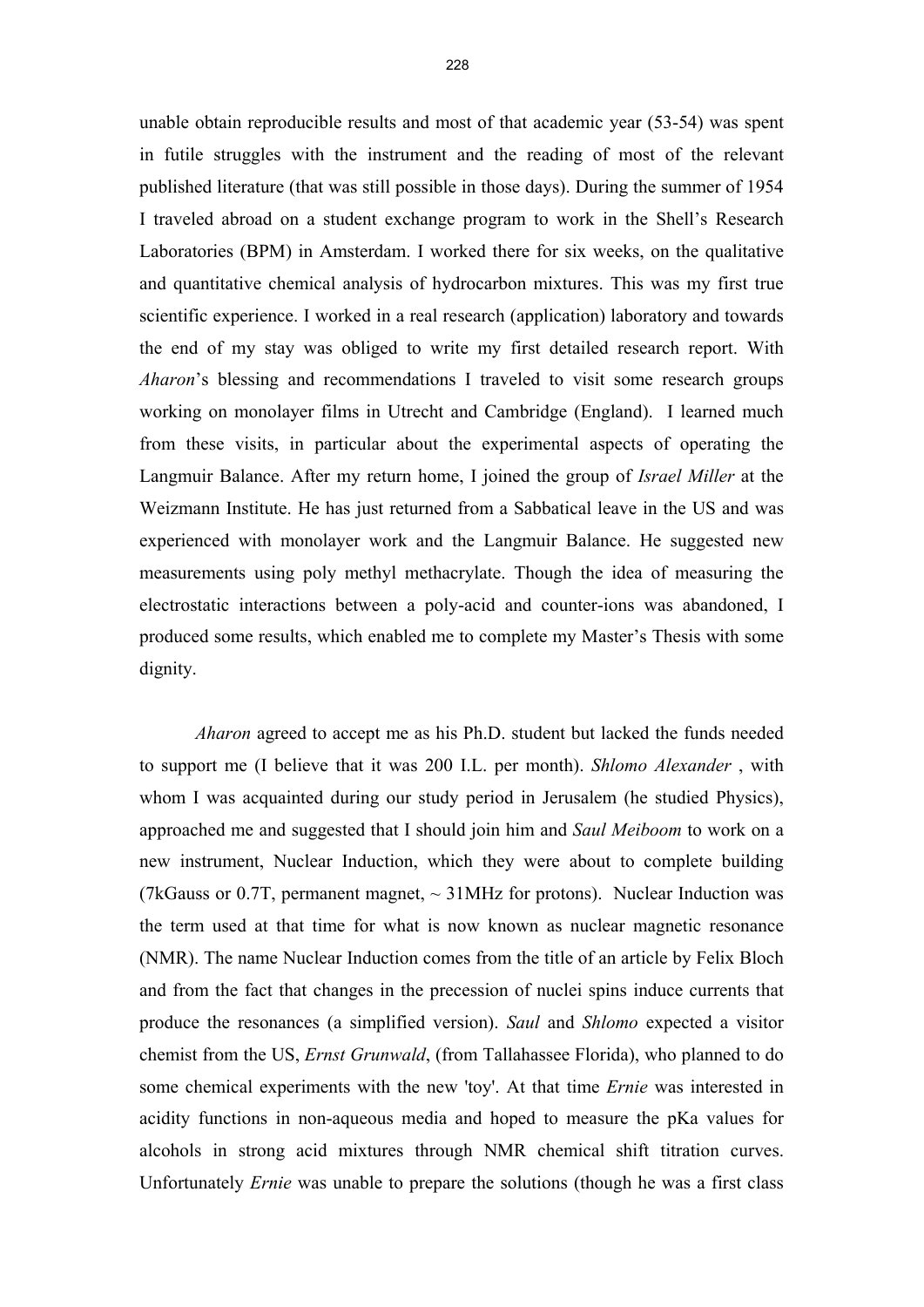experimentalist) because he was temporarily handicapped by a badly broken leg (the accident happened while crossing a street in London on his way to Israel, "Look Right, Look Left"!). *Shlomo* and *Saul* were incapable of mixing ethanol with sulfuric acid (too much to ask from physicists!) and thus *Shlomo* suggested that my duty in the laboratory (half of the time) would be devoted to preparing these solutions. For the other half of my time I should find some chemical problem, suitable for application with the new instrument and earn my Ph.D.. It was a risky decision to take. I did not have the slightest idea what Nuclear Induction was about and what could be done with it. Still, I gave my consent without too much hesitation because I was very impressed by *Shlomo* and *Saul* personalities and trusted their intuition and judgment. I started to prepare mixtures of ethanol and sulfuric acid but the measurements did not produce the expected S titration curves. *Saul* and *Shlomo* challenged *Ernie* to prove that chemists know what they were talking about. *Ernie* had to choose a system where he knew precisely what to expect: an aqueous solution of methyl ammonium chloride. The pKa value for this molecule is well known so that the titration curve (the methyl resonance chemical shift as a function of the pH), must produce the desired S shape curve. This choice determined the fate of my Ph.D. thesis and most of the future of the Nuclear Induction laboratory at the Weizmann Institute.

 When we performed our first measurements in aqueous solutions of methyl ammonium chloride, we were quite surprised by the different spectra in acidic and basic solutions. Once we understood what these differences meant and consequently that one could obtain quantitative reaction rates from the different spectral lineshapes, the study of fast chemical kinetics (proton exchange), became the prominent activity topic of our laboratory. Obviously, the 'problem' of a search for a topic for my Ph.D. thesis, was now completely solved. There existed a very large number of interesting chemical systems where the measurements of these kinetic parameters was (and probably still is) important. Our only 'problem' left was where to start! Till today, nuclear magnetic resonance is one of a few techniques for the measurement of very fast (and also very slow) chemical kinetic processes. The unique features of this technique are the application of an "internal clock" (i.e. the inverse chemical shift, spin-spin or dipolar interactions) for the evaluations of the kinetic parameters and the possibility to measure rates at chemical equilibrium, that is with K=1 (e.g.,  $H_2O+H_2O=H_2O+H_2O$ ).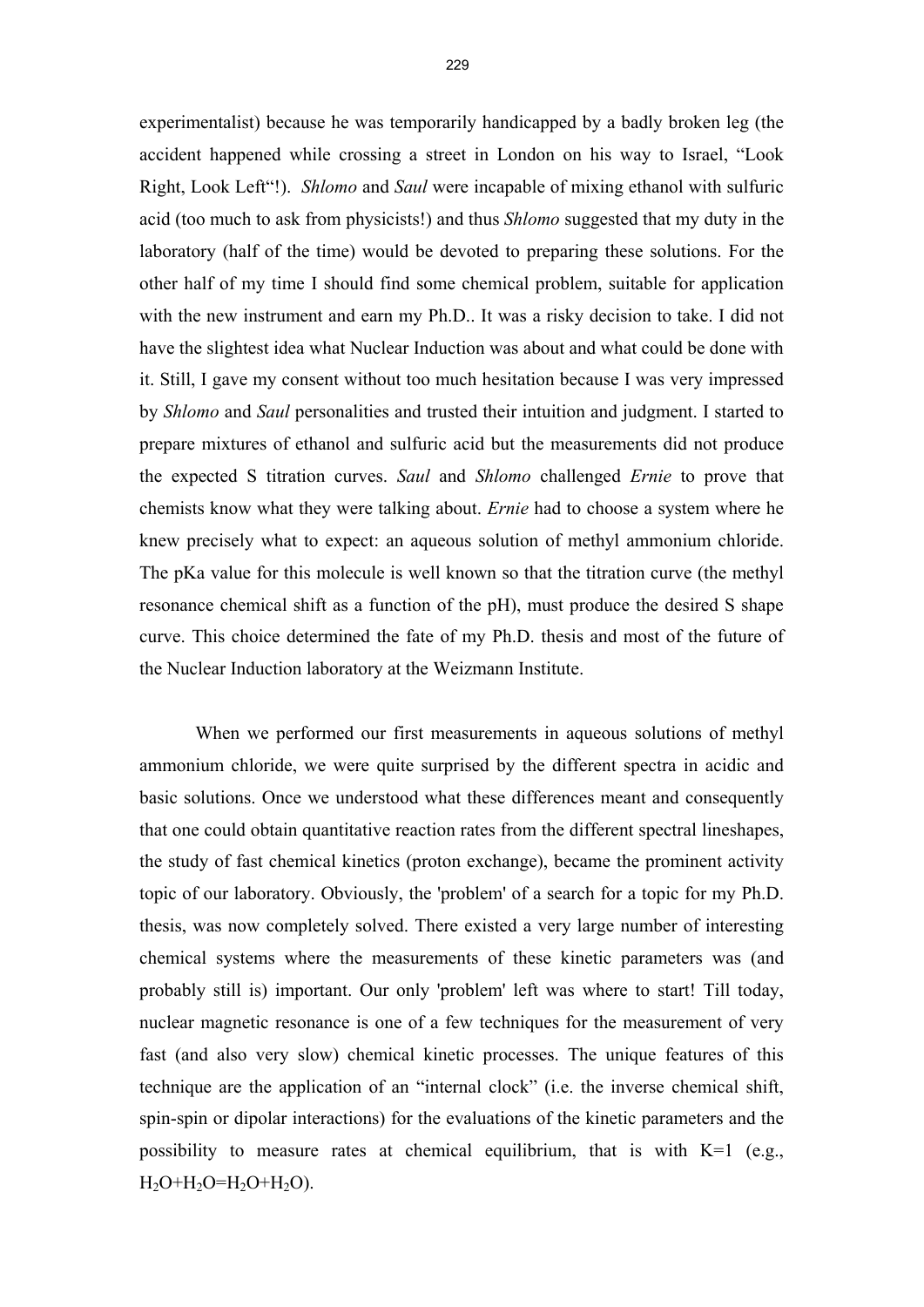230

I worked very intensively with *Saul* and *Ernie* (often from noon to next morning,) on the measurements of proton exchange in ammonium salts. Also, in cooperation with *Arie Berger* we measured proton exchange reactions in a simple amide and with *Michael Anbar* we followed proton exchange kinetics in hydrogen peroxide-water mixtures. It was a period where we obtained truly new results in each working session. The more we progressed with our work, the more we realized the enormous potentialities of the technique. This experience hardly reoccurred in years to come. To pay an old 'debt of honor', we eventually also measured the "S" titration curve for methyl ammonium chloride. I might add that during that period I also synthesized a compound ( 2-methyl 2-nitro, 1.3 propane diol) that *Shlomo* needed for his studies on the non equivalence of certain methylene protons.

During that period I experienced for the first time the potential usefulness of a computer in scientific research. The modified Bloch equations (by Harden McConnell) for the spectral lineshapes, had to be solved for different values of exchange rates, relaxation times etc. This we did manually on electro-mechanical calculating machines before the home built electronic computer, "WEIZAC", became operative. *Pinchas Rabinovich* (a mathematician from the Applied Mathematics Department) assisted us in the programming (machine language). This was (I believe), the first use of a computer for basic research purpose, in Israel. I spent many nights near the huge machine (a room filled with electronic glass tubes that produced much heat) watching and controlling the array of blinking small lights (binary zeroone indicators). I rechecked some of the results manually because I distrusted the machine. *Saul* succeeded in obtaining a grant (after some political difficulties!) from the US navy. With this money we issued a booklet with some of our numerical calculations for the lineshapes of collapsing exchange doublets, triplets and quartets. It became a 'best seller' in NMR laboratories around the world.

After two years (1958) I had more than enough material for a fairly respectable Ph.D. and planned to go to the US for a post-doc position. Two anecdotes related to my Ph.D. thesis: a. While writing it I wished, naturally, to consult *Saul Meiboom* on the text. Since *Saul* was not fluent in Hebrew (my thesis was written in Hebrew), he suggested that I should come to his home one evening and read it to him. *Saul* was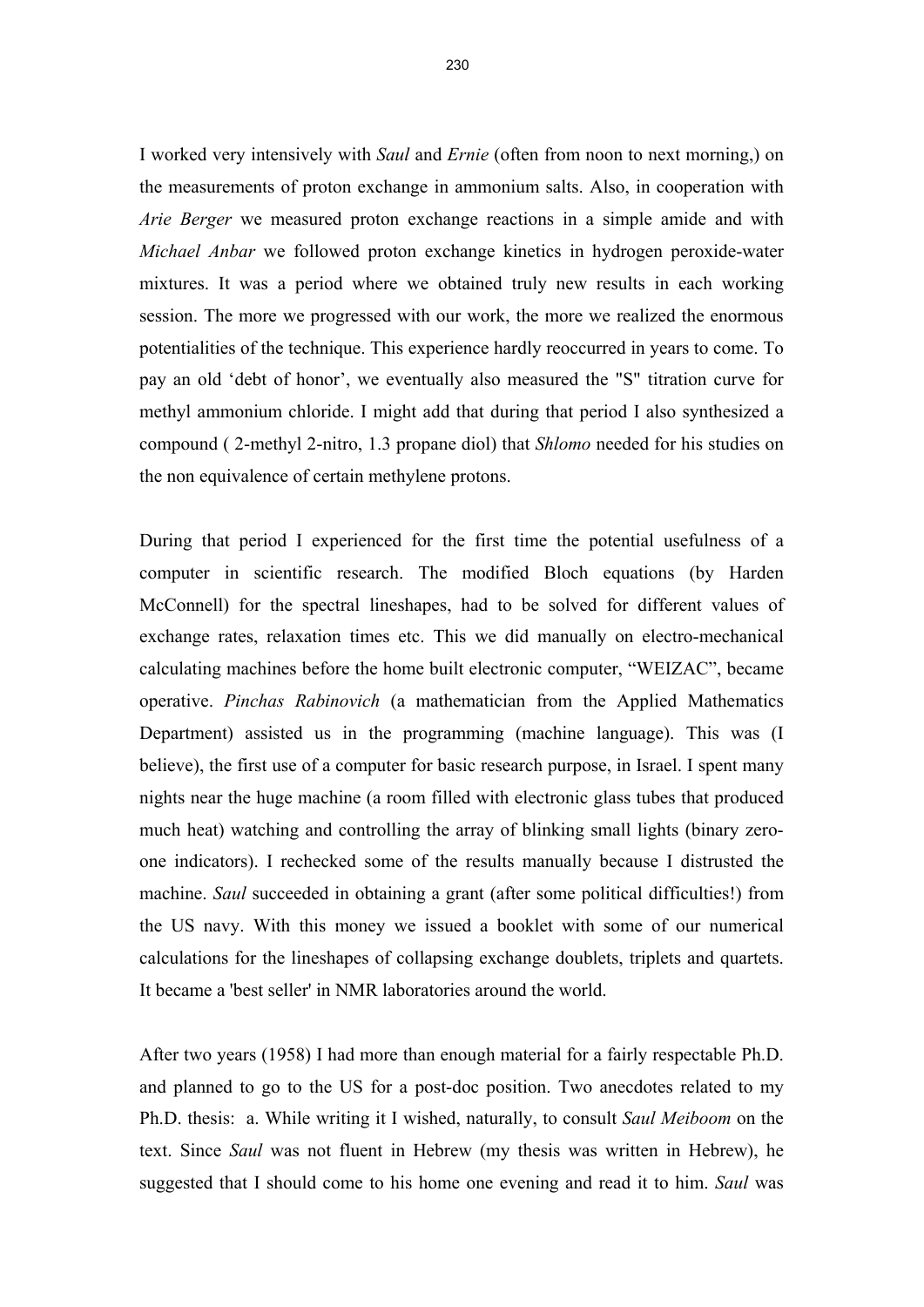lying on his sofa listening to my reading but within a few minutes was deep asleep. That was the first and last time he 'read' my thesis. b. Another referee, *Gabor Stein* from the Hebrew University, asked me to come and 'discuss' my thesis with him (a very common procedure). When I entered his office he greeted me with: "What an interesting thesis!" then started to look for it on his desk. I pointed out to him the brown envelope hidden in a pile of papers and he pulled it out. It was unopened! My referees for the Thesis were *Israel Dostrowsky, Willy (Zeev) Low* and *Gabor Stein*. Other newcomers to the laboratory, *Zeev Luz, Mati Sheinblatt, David Gill* and *Avraham Szoke*, made further impressive progress with studies of proton exchange in various systems containing N-H and O-H bonds and also important modifications of the experimental techniques such as the well known CPMG pulse sequence. All were much assisted by the very skillful contributions of our electronic technician, *Moshe Sasson*.

 My first post-doc position (1958-59) was spent at the California Institute of Technology (Caltech) with *Jack (John D) Roberts*. I was awarded the Fulbright Travel Fellowship that was very important financially under the circumstances at that time. The fellowship provided me and my wife Rachel with return air tickets to the US (unlimited stopovers) + shipment (by air) of 70 kg personal luggage + health insurance in the US. Rachel and I fully exploited the benefits of this fellowship for an extensive tour through Europe that lasted for about three months. My first meeting with *Jack* was, on my way to the US, at the Kekule Conference in London. I had hoped to learn from him some Organic Chemistry applications of NMR (he later wrote two small books on NMR applications in Organic Chemistry). *Jack* however wanted me to do what I was best trained for, namely chemical kinetics. He proposed to study the (nitrogen) inversion process kinetics in methyl aziridine. The study of this system has been attempted earlier, unsuccessfully, in his laboratory and I contributed to its completion. My 'counter' suggestion was to study the ionization pattern of a tricarboxylic acid (e.g. citric acid), by NMR. This project, which I actually started at Caltech was finalized some years later, together with one of my first graduate students. *Haggai Gilboa*. The year at Caltech was very enjoyable both scientifically and socially. The weekly physical chemistry seminars were excellent and the course on magnetic resonance given by *Harden McConnell* broadened my scientific education significantly. In Pasadena I met future friends, *Cafiero Franconi* (Physics),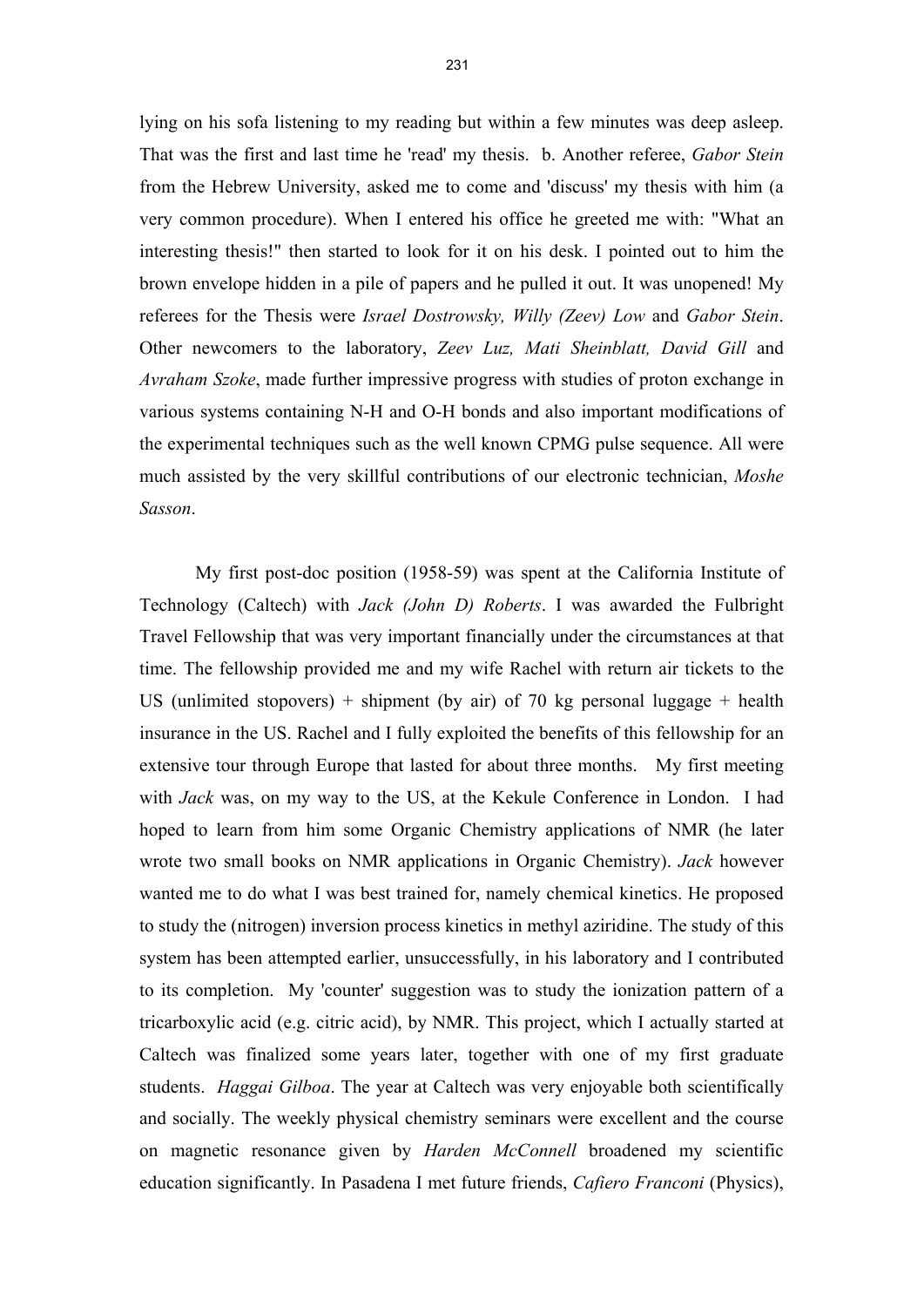*Gideon Fraenkel* (Chemistry) with whom I enjoyed scientific cooperation in years to come.

My second post-doc year was spent at Columbia University in New York with *Ben Dailey*. The main motive of going there was my fascination from the big city that I visited briefly on my way to California. I had hoped that at Columbia I should take an interlude from NMR and learn a completely new (for me) technique: microwave spectroscopy. The circumstances were, however, unfavorable for such an enterprise because it so happened that *Ben* was not scientifically active during that particular academic year (1959-60). The option to learn microwave spectroscopy from two of his Post-Docs (*Turner* and *Westerkampf*) turned out to be impractical since they struggled with too many experimental and theoretical difficulties. Had I known before that such would be the situation at Columbia, I would probably have stayed at Caltech. I 'consoled' myself by returning to the exchange problems in ammonium salts and otherwise enjoyed the immense cultural resources of New York. Together with *Tom Connor* (a post doctoral fellow from Oxford), we measured the activation energies of proton exchange in all simple ammonium salts (methyl to trimethyl). The rather unexpected results which we obtained were the cause of an intense scientific dispute with *Ernie* who worked at that time with *Saul* at Bell Labs (*Saul* had left the Weizmann Institute and accepted a position at Bell Labs) and also served as a referee of the paper that *Tom* and I submitted to the JACS. *Ernie* believed that some of our results made no sense but could not refute the experimental data and could not produce convincing arguments to support this view. I shared some of *Ernie*'s skepticism and challenged him to repeat our experiments. To my best knowledge, these measurements have not been repeated since, except for the trimethylammonium chloride case which was done by *Ernie* and agreed with our measurements.

 I returned to the Weizmann Institute in the summer of 1960, several months earlier than planned because of my mother's terminal illness. The "Nuclear Induction" Laboratory was still mostly busy with work related to proton exchange and was temporarily headed by *Shlomo*. I took his position when he departed for his Post-Doc position (at UBC) and waited for *Saul* to return. I hesitated to start some new projects of my own and consequently continued along the line of my Thesis. With *Avraham Szoke* I measured the activation energy for proton transfer in water and with *Moshe Sasson* I developed a novel (primitive but working) spin echo attachment to the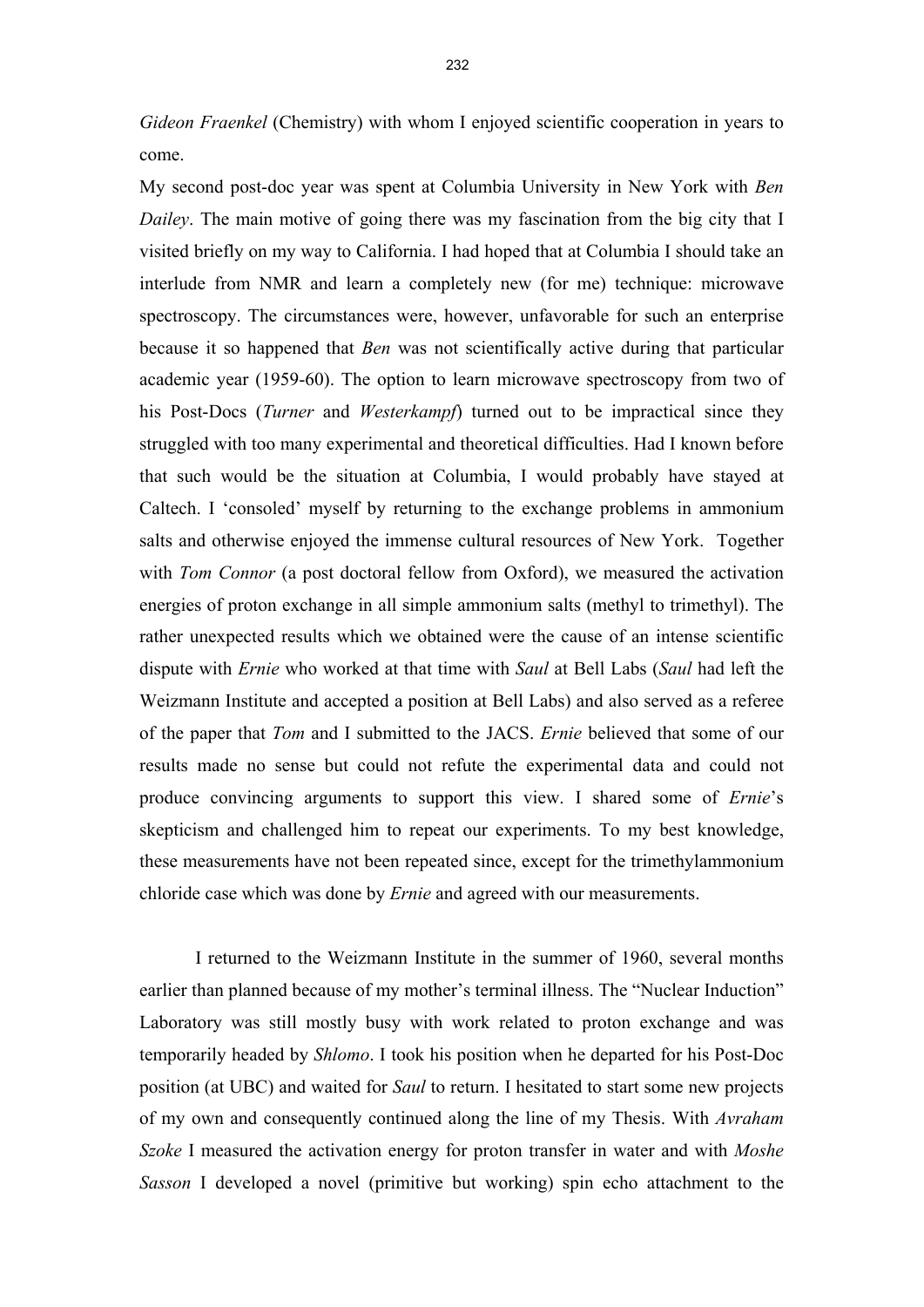Varian DP60 spectrometer. *Tom Connor* visited me in May 1961 and we wrote a review on proton exchange measurements by NMR. With another guest *Windelt Drenth* (an Organic Chemist from Utrecht, Holland), we studied the NMR spectra of several ethers and thio-ethers.

 I accepted an offer from *Otto Schnepp* and *David Ginsburg* to join the Chemistry Department at the Technion and moved there in September 1962. The Chemistry Department at that time was located in the Hadar campus of the Technion. The move meant that from now on I am the master of my activities and for the first time I could decide on my research program. I established my laboratory with adequate equipment (a Varian DP60 spectrometer with several attachments). The Chemistry Department, including my laboratory, moved to the new campus in 1964. My basic interest was still focused on the measurements of chemical kinetic processes by NMR. However, I wished to broaden its scope to electron transfer reactions and to a more basic understanding of the mechanisms, especially the role of the solvent in the kinetic processes. Another aspect of NMR which caught my imagination was the study of the "less accessible" (as they were called at that time) nuclei such  $^{14}N$ ,  $^{59}Co$ ,  $^{95}$ Mo,  $^{53}$ Cr,  $^{131}$ Xe and others. The Varian DP60 spectrometer was equipped for these studies though it suffered from all the limitations of the pre-FT NMR period. These topics, chosen partly as "fun" and partly as curiosity to explore novel territories, brought me into the realm of inorganic chemistry. My first graduate students at the Technion were *Mordechai Shporer* and *Haggai Gilboa*. With *Shporer* and in cooperation with *Gill Navon* (and later also with *Gideon Ron*) we investigated rather extensively several cyano-metal complexes in aqueous solutions including studies of electron transfer between ferri- and ferro- hexacyanide ions. Together with another student*, Yair Egozi*. I investigated the electron transfer in the chromate-dichromate system through the  ${}^{53}$ Cr NMR measurements. Our studies of  ${}^{59}$ Co resulted in an unexpected bonus: due to the very large chemical shifts of  ${}^{59}Co$ , we observed some interesting isotope effects. By chance I learned that *Paul Lauterbur* was also interested in isotope shifts, which resulted in a joint publication with him. With *Haggai Gilboa* I returned to the study of the ionization pattern of citric acid that I begun in Pasadena with *J.D.Roberts*. This time however, the issue was treated properly and also extended to several other tricarboxylic acids and their derivatives.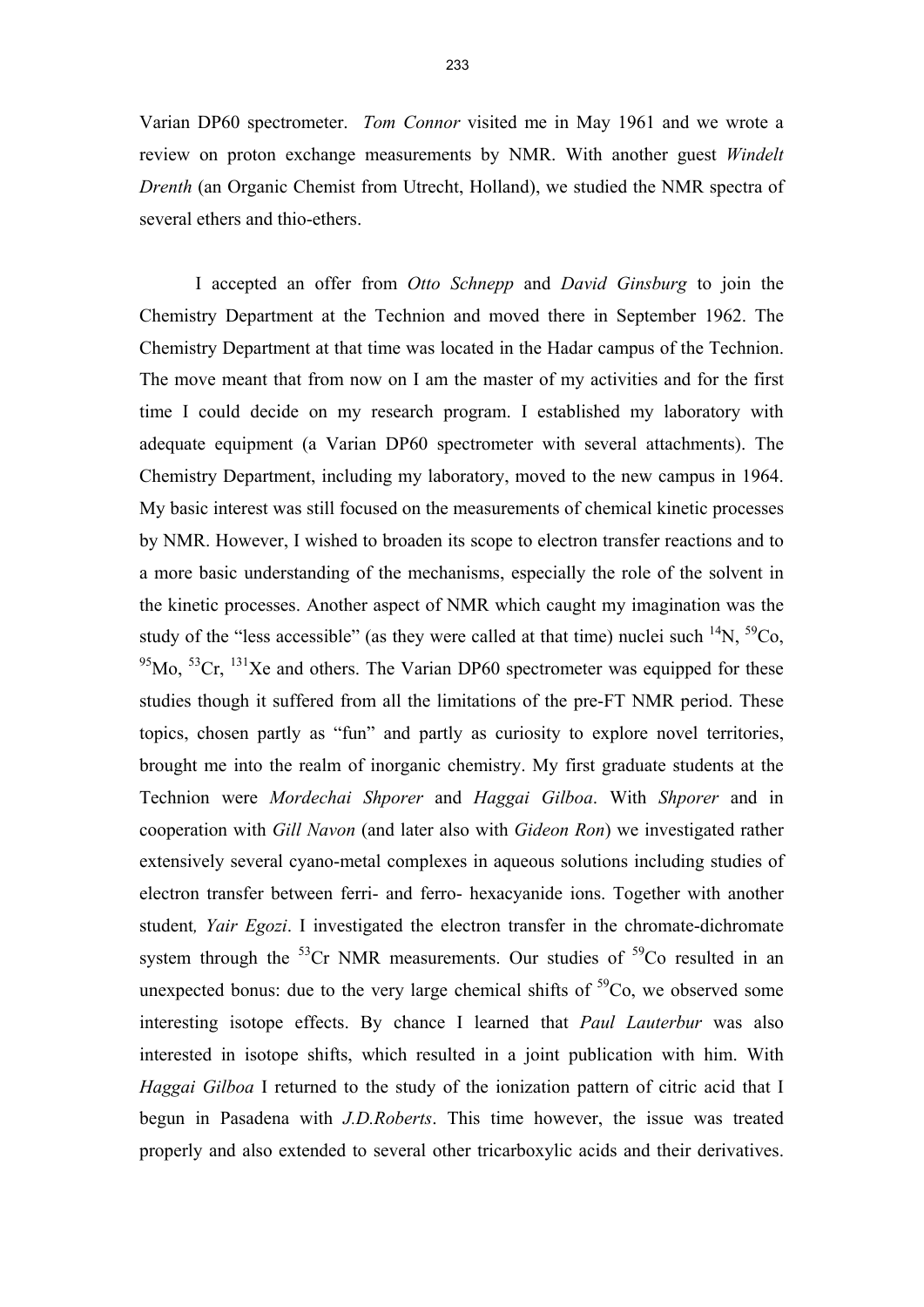Further on, in cooperation with *Haggai, Janina Altman* and *David Ginsburg*, we studied the kinetics of ring inversion in cis-decalins and in a propellane.

 I spent two months in the summer of 1963 at the Varian facilities in Zurich by the invitation of its director, *Warren Proctor*. I tried to convince Varian Associates to develop commercially a spin echo attachment for the DP60 which *Moshe Sasson* and I have built. Unfortunately, I did not foresee FT NMR and my sole aim was a pulsed spectrometer for relaxation times and translational diffusion measurements. *Warren*'s reaction to my initiative was very favorable. However, Varian headquarters in Palo-Alto ruled against the project on the basis that the market for pulsed spectrometers is rather limited (the argument was that most NMR users are organic chemists who are not interested in pulsed spectrometers). Bruker's success in introducing the first pulsed spectrometer (and consequently its technical readiness for the FT epoch) proved that Varian's decision was a big mistake. During that visit to Varian I became acquainted with *Paul Rigny*. *Paul* was sent to Varian by his Thesis supervisor, *Lionel Solomon*, to become acquainted with practical NMR. Together with *Paul Rigny, Atillio Melera* and *W.Walter* (an organic chemist from Hamburg who supplied he materials) we measured the activation energies for rotation barrier around the C-N bond in several thioamides and compared them with similar results for amides. This topic was studied later in great detail, both experimentally and theoretically, by many researchers.

 Around 1965-6 I decided that magnetic resonance activities in our Department should be complemented by Electron Spin Resonance (esr) studies and I purchased a Varian esr spectrometer for this purpose. I persuaded my Ph.D. student, *Rafi Poupko*, to work with me on the new spectrometer. Our first project was the study of the kinetics of proton exchange in radicals derived from simple aliphatic alcohols and compare the results to those obtained in their parent alcohols (*Luz*). For the production of the radicals, we used a  $Ti^{+3}$  salt and hydrogen peroxide in a flow system. Furthermore we derived a large variety of radicals from amino acids, more complex alcohols and other materials. This opened the way to analyze systematically the hyperfine couplings (spin density) in small organic radicals. In 1967 I convinced *Brian Silver* who then worked at University College, London (I knew *Brian* earlier from his stay with *Luz* at the WIS) to join our staff. *Brian* took over most of the esr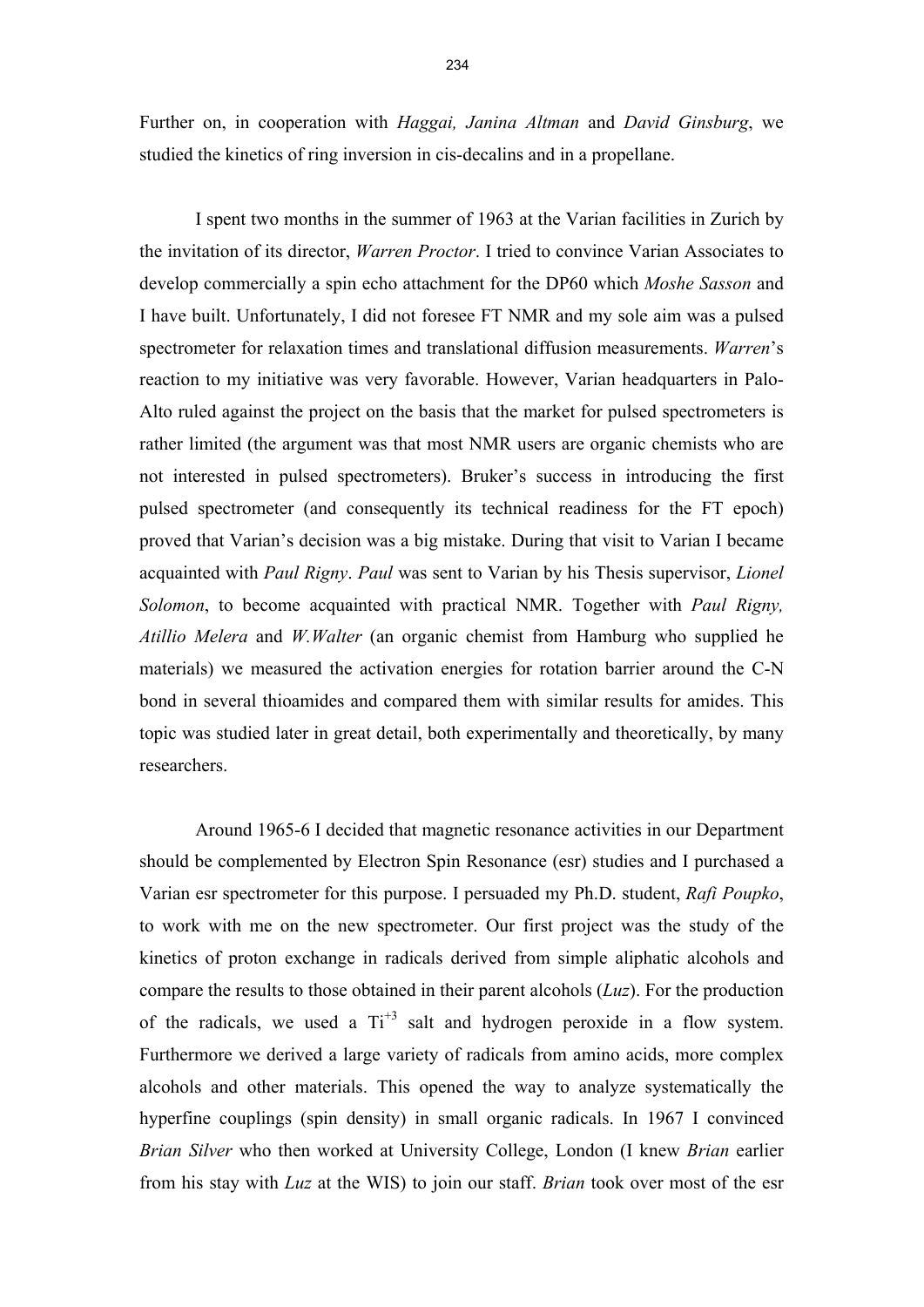research and became a co-supervisor in *Rafi'*s Ph.D. Thesis. It seems that in those years my research directions were rather divergent and covered broad fields. I liked it this way (and still do).

 My first Sabbatical (67-68) was spent in Oxford with *Rex Richards*. I was a Visiting Fellow at All Souls College and received scholarships both from the College and the Royal Society. In order to permit me to dine at High Table without paying, I was awarded a M.A. degree from the University of Oxford (cost: 10 Pounds, paid by All Souls). During the year I was well trained in all the bizarre manners of Oxford dons. My time during that year was occupied mostly by the work of my students at the Technion. I persuaded *Peter Atkins* (Lincoln College) to work with me on the problem of the theoretical interpretation of the magnetic relaxation data in liquid ammonia (protonated, deuterated and mixed species) that *Yair Margalit* had measured. This cooperation resulted in a rather complicated model (most probably wrong) for molecular dynamics in liquid ammonia.

 Around that period (about 1967), my interest shifted from the kinetics of chemical reactions to molecular dynamics in liquids. I had the impression that the gaseous and solid phases were, at least in principle, pretty well understood. The complexity of molecular motions in the liquid state intrigued me to explore how much related information could be obtained from measurements, by NMR, of the  $T_1$  and  $T_2$ relaxation times and the translational diffusion coefficients. My measurements of relaxation times were mostly confined to quadrupolar nuclei because their interpretation is fairly straightforward while the interpretation of the relaxation data of dipolar nuclei are considerably more complex. With time I acquired a fairly broad view on this topic and realized the inherent limitations and advantages of the application of various NMR techniques. I started with very little knowledge (an understatement!) of the physics of the liquid state. An obvious solution to my problem was to organize a School (Workshop) on the physics of the liquid state and learn from it as much as possible. This I did during two weeks in September 1971 with the financial help from the Bat-Sheva foundation. I invited top experts in the field of physics of the liquid state (*Oppenheim, Litowitz, Kivelson, deGennes, Zwanzig, Bratos, Freed, Ben-Reuven, Bixon*, and others). Most experimental techniques and related theoretical topics for the study of liquids were presented in the School. I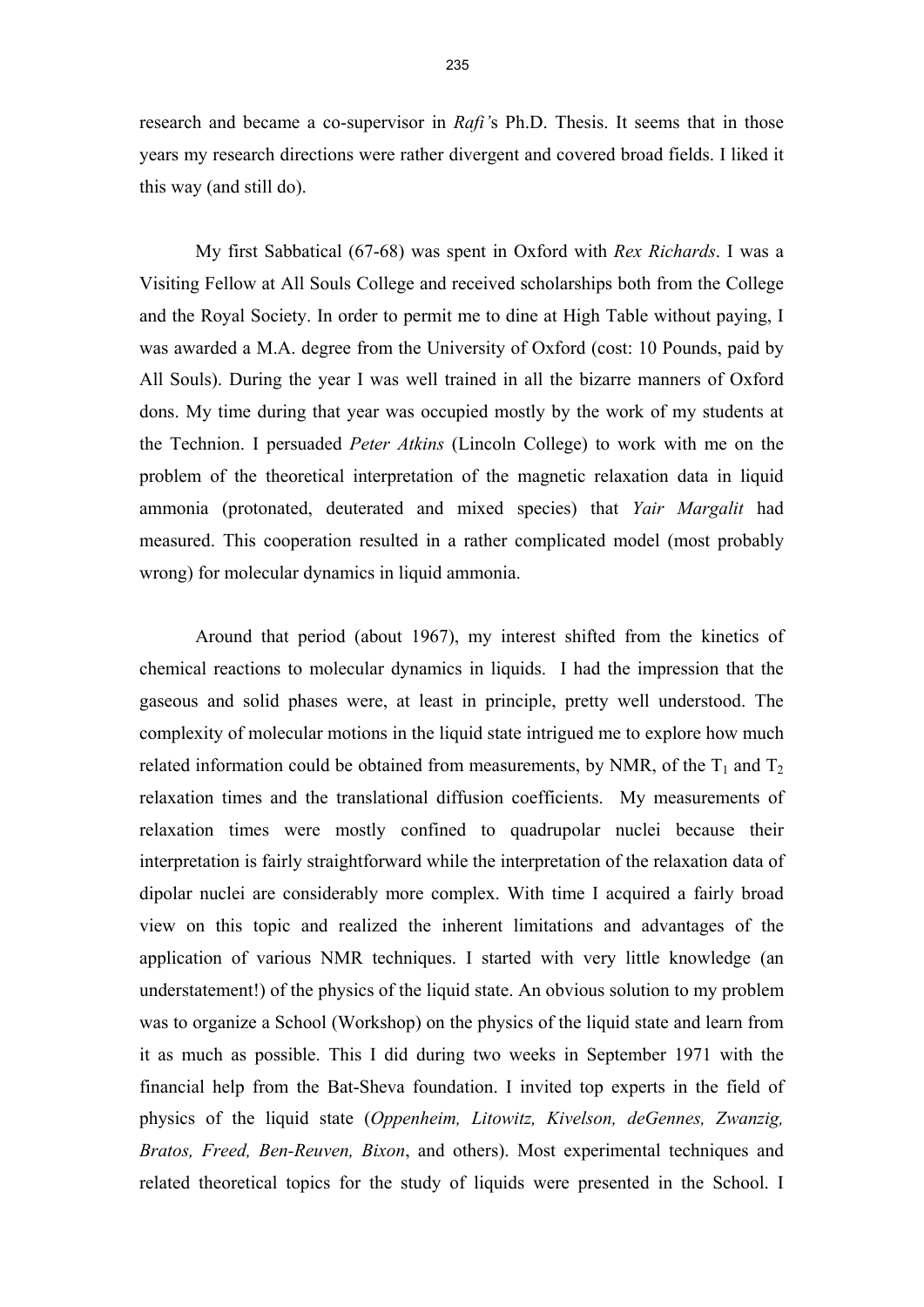believe that the School was a success. Particularly through the lectures of *deGennes*, I became familiar with liquid crystals and appreciated their importance for the measurements of the anisotropy of molecular reorientations in the liquid phase. I also realized that measurements of solutes in liquid crystalline media extend considerably the possibilities offered by NMR spectroscopy since in isotropic media dipolar and quadrupolar interactions are 'washed out' (residual values of dipolar interactions in weakly ordered media are nowadays termed RDC).

 As mentioned above, my first enterprise in the study of dynamics in the liquid state was with *Yair Margalit*, in cooperation with *Peter Atkins*, through the measurements of  $14N$  and deuterium relaxation times in liquid ammonia. Later, with *Yair Egozy*, in cooperation with *Brian Silver*, we studied the deuterium relaxation of deuterated benzene dissolved in a nematic liquid crystal. The main purpose of this study was to obtain information on the anisotropy of benzene reorientation in a liquid crystal. This, admittedly, was a rather bold project for its time. Some years later this topic was studied extensively with much improved experimental and theoretical tools by others. These projects signaled a new (slightly more focused) direction in my scientific activity that lasted for about 20 years.

 In the course of scientific research it might happen that a sidetrack turns into a new main avenue. This, happened to me when I read a paper by *Saul Meiboom* who discovered that tetramethylsilane is apparently distorted, from its nearly spherical shape, when dissolved in a nematic liquid crystalline media. I was somewhat skeptic about the result but my skepticism antagonized my faith in *Saul*'s scientific qualities. Thus, I decided to try it myself. I started with neopentane, then with methane and finally with xenon atoms (!). In all cases the apparent distortion was observed beyond doubt (*Saul* was right again, as always.). I soon realized that, this phenomenon is closely related to that which is observed for symmetric cations and anions (such as sodium, lithium, ammonium etc.) belonging to soap molecules of lyotropic liquid crystals (though there exist some significant differences). I worked on these topics with several coworkers: *Roman Ader* (methanes, silanes and cobalt complexes), *Manuel Brenman* and *Rachel Schwartzman* (Xenon, various cations in lyotropic systems), *Jean Charvolin* and *Joseph Virlet* (cations). A set of experiments on this topic, which unfortunately were never completed, was performed with *Jean Pierre*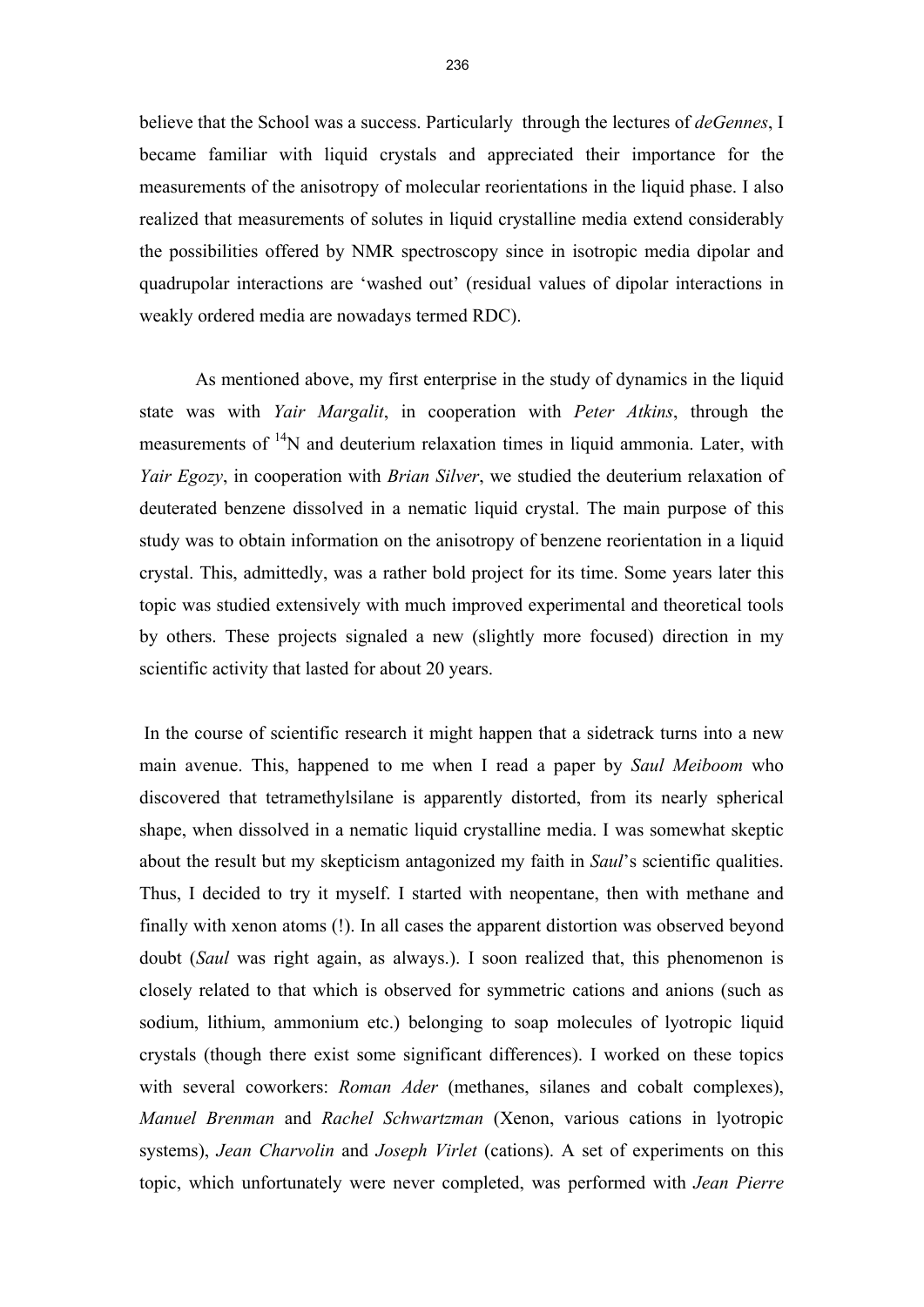*Kinzinger* in Strasburg, (measurements performed at the Bruker laboratories near Karlsruhe and in Wissenbourg). The idea was to dissolve cations a non-aqueous media (to eliminate the possibility of non–spherical distribution of water dipoles around the cations (i.e. non-spherical hydration) and then 'distort' them in a non aqueous liquid crystal. The systems chosen were alkali halide salts complexed with cryptates  $(2,2,2, 2, 2, 1, 211)$  and dissolved in PBLG/organic solvent liquid crystals. We obtained quadruplar splitting (triplets,) for sodium but none for several other alkali cations. This work still awaits its completion. With time, some progress, theoretical and experimental, has been achieved on the general problem by other groups, mostly by *Diehl* and, *Jokkissari* in Basel and Oulu (Finland), *Burnell* and *deLange* in Amsterdam and Vancouver and by *Lindmann, Wennerstrom* and others in Lund. Till these days I am convinced that we do not yet possess an adequate theoretical model needed to interpret many experimental results. The phenomenon is quite unique because, as *David Buckingham* has correctly pointed out to me rather early in the game, NMR is capable of detecting very tiny molecular, atomic or orbital 'distortions' from their shape in a dilute gas phase. These 'distortions' result from the anisotropy of the intermolecular potentials prevailing in ordered media and seem to be rather difficult to calculate. Thus, I believe that the case of the 'apparently oriented spherically symmetric species' still awaits its proper solution.

In the autumn of 73 a Post-Doctoral fellow from the US, *Mike Piliavin*, came to work with me. He was a theoretical Chemist (Physicist?) and proposed to work on the simulation of phase transitions in nematic liquid crystals by the Monte-Carlo technique (this followed a published work by *Lasher*). His suggestion was good but involved enormous programming work. Rather slow computer facilities were available at the Technion and some attempts were performed at the computer of the Weizmann Institute. Year 1973 was quite bad for scientific research because of the war and its after effects. *Mike* ended his stay with me without, unfortunately, getting any meaningful results.

My second Sabbatical (74-75) was spent again in Oxford. I decided to devote it to time resolved esr, in cooperation with *Keith MacLauchlan*. *Keith* developed this technique and had the only laboratories in the world who was equipped to perform such experiments. My idea was to measure the esr spectra of the photo-dissociation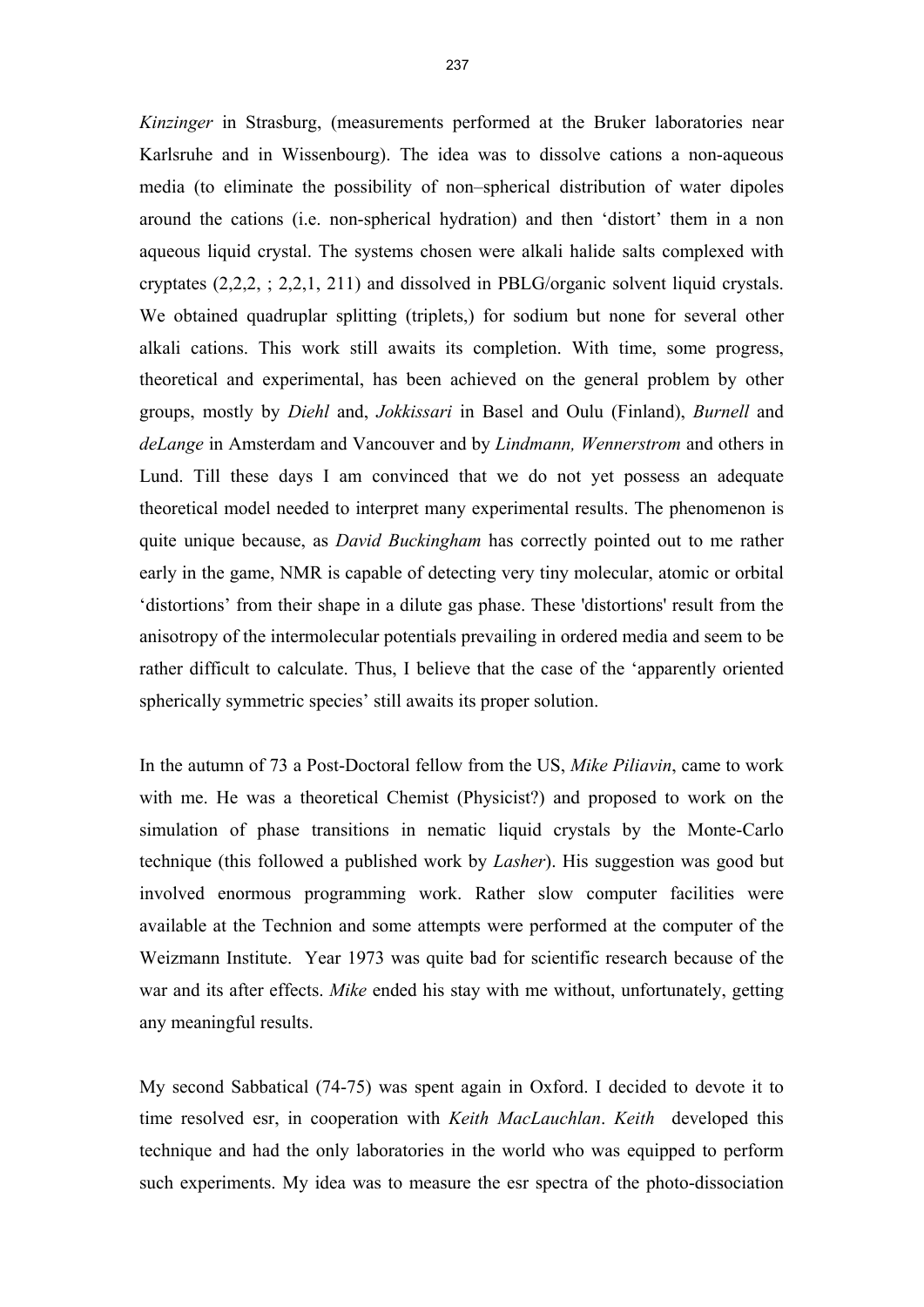products from duroquinone dissolved in a nematic liquid crystal. We assumed that due to the anisotropic diffusion of the product radicals in the liquid crystalline media, their spectra would enable us to discriminate between the, so called, "radical pair" and "triplet" mechanisms in the process of photo-dissociation. The issue of "radical pair" vs. "triplet" mechanisms in photo-decompositions was rather controversial and no experimental technique was available to distinguish unambiguously between them. In this project I cooperated with *Luigi Pasimeni* from Padova who spent the year with *Keith*. We worked very hard with no meaningful results. This caused a very great disappointment to both of us. The reasons for our failure were eventually well understood: At that time, no aliphatic nematic liquid crystals were commercially available and we were obliged to use 'conventional' materials (like EBBA) that contain benzene rings. In such materials most of the light (from the  $N_2$  laser) was absorbed by the solvent. Furthermore, the light intensity was insufficient and the yield of the product radicals was very low. On top of all, *Keith*'s instrument was an elaborate first model and rather difficult to operate. Despaired by the lack of progress, I turned to a project of measuring the magnetic relaxation times of a probe (nitrobenzene) dissolved in a liquid crystal, close to the nematic-isotropic phase transition point. The aim was to detect changes in molecular dynamics in the pretransitional range. This work was performed in cooperation with *David Turner* who belonged to *Ray Freeman*'s group.

Another interesting sidetrack was the measurements and exploration of quadruple coupling constants (QCC) of deuterium, nitrogen and other quadrupolar nuclei, in small molecules. These so called 'constants' are very sensitive to changes in the environment of the nuclei in the molecules (e.g. hydrogen bonds and specific intermolecular interactions). There exist accurate methods to measure the QCC's in the gas and the solid phases but difficulties arise in the liquid state. In the liquid state, QCC's must be derived from an expression which contains two unknown parameters (one of them being the QCC). NMR can be applied but with some severe limitations that we studied in detail. I have studied several systems: N2O and NH3 (with *Manuel*  Brenman), the azide (N<sub>3</sub> ion), ammonium nitrate (with *Haggai Gilboa*) and dimethylsulfone (with *Dan Igner*). The latter study was a rather unique study that involved the NMR measurements of  $33S$  and  $17O$  nuclei (in very low concentrations) and computational work concerned with finding the direction of the main component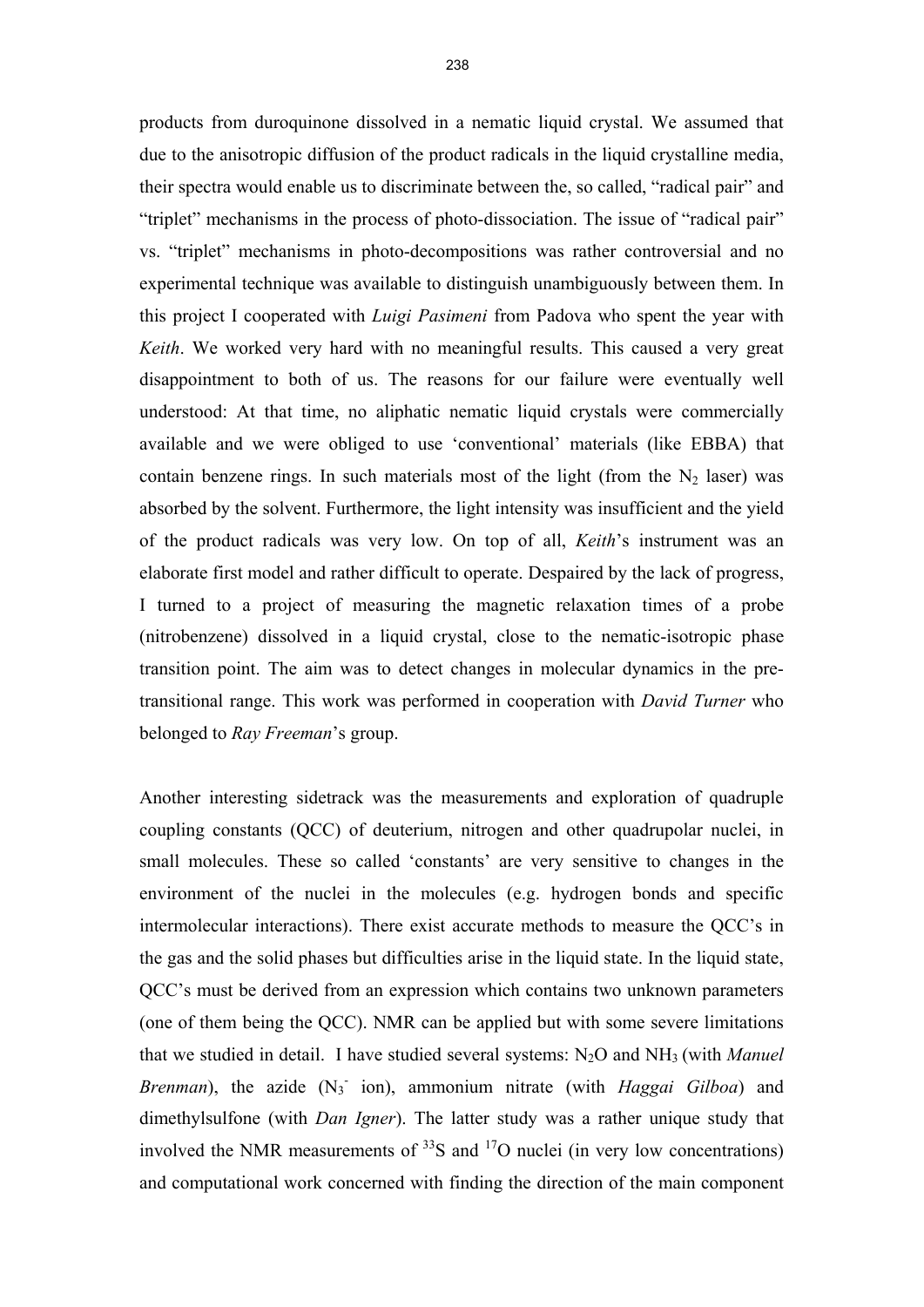of the electric field gradient tensor of the sulfur atom (performed by *Miri Karni*). I also set out to measure hydrogen (and HD, D2) dissolved in a nematic liquid crystal. This is a tricky experiment because of the difficulty in preparing the samples. We were just about ready to start these measurements when an exellent paper by *Burnell* and *deLange* appeared (in JPC), in which they presented a detailed and complete experimental and theoretical work on precisely this problem. I decided to quit. In 1983 I wrote a review (invited by *J.A.S. Smith*) on the subject of the measurements and interpretation of quadrupole coupling constants by NMR. In this review I described in detail the complexity of the problems and the difficulties to solve them.

An interesting, though futile, attempt was attempted in 79-80 together with *David Goldsmith* (a post doctoral fellow from the US): The idea was to measure changes in the NMR relaxation times of liquids (and liquid crystals in particular) while an acoustic perturbation is applied. Rough theoretical estimates (begun by *Peter Atkins*) indicated that under certain circumstances we might measure variations in the  $T_1$ values when an acoustic perturbation (of the right frequency) is applied. The expected effect originates from non- linear density fluctuations in the liquid caused by the acoustic perturbation. Unfortunately we were inexperienced with acoustic techniques and unable to complete a successful experiment. We devoted great efforts to this project.

On the main track, apart from the work mentioned above, I extended the ammonia work to liquid methyamines (with *Ruth Waiman* and *Esther Glaser*) and to nitromethane (with *David Goldsmith*). I believe that the most interesting and exiting results were obtained in the measurements of the anisotropic translational diffusion coefficients of methane dissolved in thermotropic liquid crystals that possess nematic and several smectic phases. Methane is (almost) an ideal probe for such measurements because of its weak interaction with the solvent. This work was performed with *Mike Moseley* using facilities available at the Weizmann Institute. It produced results for the parallel and perpendicular diffusion coefficients in several liquid crystalline phases. These results present a challenge for theoreticians (*Pier-Luigi Nordio* has shown great interest). I regret that we were unable to extend this work.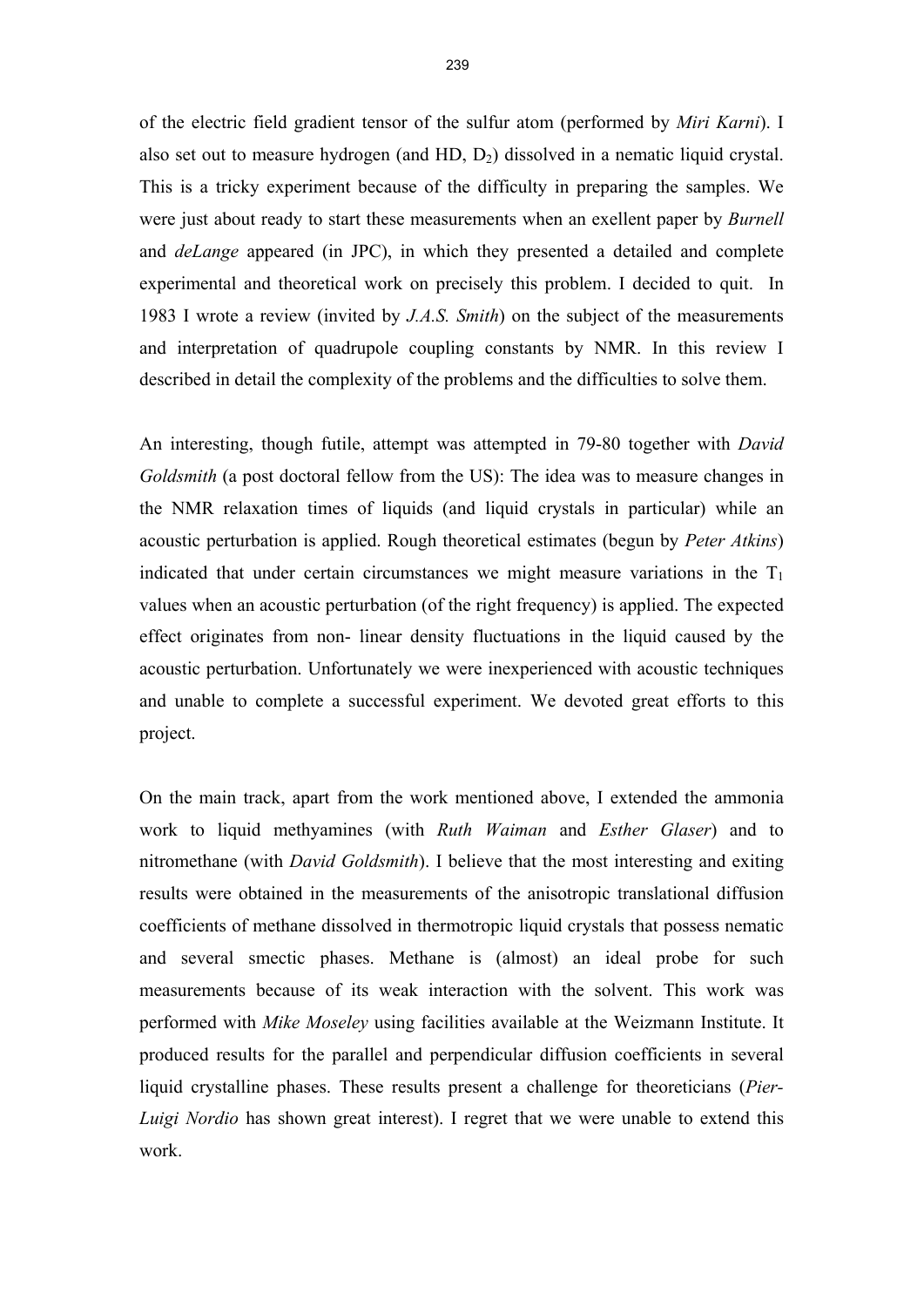An interlude: Sometime during 1980 or 1981, through the initiative of *Izhack Oref* and in cooperation with our colleague *Zvi Dori*, we started to discuss the idea of establishing a Science and Technology Museum in Haifa. A self appointed committee for this purpose has existed but did not succeed to materialize the idea. In February 1983 the first exhibition hall was opened on the site of the old Technion campus in Hadar. In the early stages of the Museum, initially named "Technoda", my main activity was the organization of weekly lectures for the general public on scientific themes. I served on executive board of the museum til about 1996.

I spent my third (1982-3) Sabbatical in Orsay (Universite Paris-Sud). It was originally planned to be in the Saclay (CEA, Atomic Energy Commissariat facilities) but could not be materialized due to political reasons (Israeli activities in Lebanon). *Jean Charvolin* has shown me some very preliminary results that he had obtained in a lyotropic liquid crystal composed of a dicarboxylic acid and solvent. The structure and phase behavior of lamellae (or other lyotropic structures) for molecules containing two polar ends attached to an aliphatic chain, intrigued our imagination (e.g., is the chain straight or folded into loops?). I started to work on the subject in Orsay and did most of it after I returned home. Much of the work was performed at the Weizmann Institute with *Helen Gutman* and in cooperation with *Zeev Luz, Rafi Poupko* and *Herbert Zimmermann*. We studied several bifunctional (dicarboxylic acids) lyotropic systems and studied their phase diagrams that included a reentrant isotropic phase (we expected a cubic phase!). We have also studied the perturbations induced by the addition of short-chained mono- and di- acids to the these systems.

During that Sabbatical I have persuaded *Charles deMenorval* who worked in the laboratory of *Jacques Fraissard* at Universite-Paris 6, to cooperate with me on NMR measurements of  $^{129}$ Xe and  $^{131}$ Xe binding to water (clathrates) and proteins in aqueous solutions. We measured the chemical shifts for  $^{129}Xe$  and the line-widths for  $^{131}Xe$  in the same samples. Preliminary measurements were very promising but unfortunately time ran short and I had to return home before we could complete this study.  $129$ Xe NMR has recently found many applications, due in particular, to the use of hyperpolarized Xe which enhances tremendously its NMR sensitivity.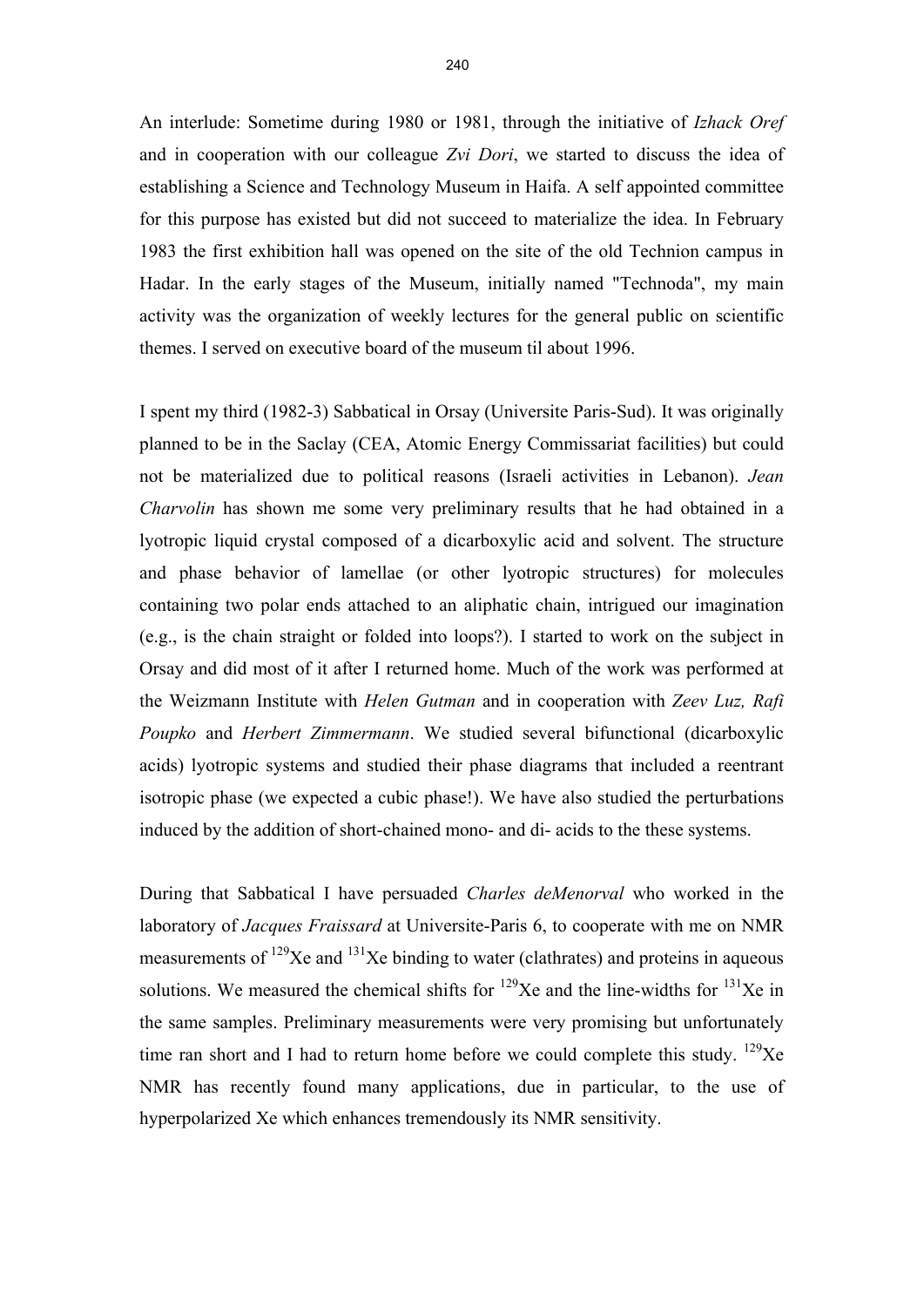My interest in carbohydrate liquid crystals originated in a Colloquium given in our department by the crystallographer, *George Jeffrey* from Pittsburgh. He presented Xrays results for sugar based carbohydrates (non-ionic soaps) that form various liquid crystalline phases. The interesting part, for me, was the fact that these materials form both thermo- and lyo-tropic liquid crystals. I imagined that manipulations of the systems (e.g. using the and anomers, changing the length of the length of the aliphatic chain attached to the sugar, changing the nature of the solvent or the temperature), would create a broad and interesting panorama of experimental possibilities. Indeed, as I began (in cooperation with *Dan Igner*) to obtain results with

-octyl-glucopyranoside in water, benzene and mixtures of benzene and/or water, these expectations were materialized. *Uri Zehavi* (of Faculty of Agriculture at the Hebrew University) kindly assisted with the deuteration of the octyl side chain and *Geoffrey Luckhurst* and *Andrew Emerson* cooperated in the calculations of the order parameter profile of the side chain. Further work on homologous series of the octyl-glucopyranoside (all with *Dan Igner*) revealed the richness of the phase diagrams. Although several other carbohydrate liquid crystalline systems have been studied since, mostly by DSC, X-rays and optical microscopy, the fundamental understanding of the nature of the phase diagrams, "leaves much to be desired". Some of the peculiarities in these systems are truly amazing, for example, the differences noted for the and the anomers, the appearance of cubic phases and many other effects.

Sometime during 92 I received a copy of an obscure Journal, "Molecular Materials", in which one paper (by *Bykov* et al) caught my attention. It concerned a columnar ('chromonic') lyotropic liquid crystal based on aqueous solutions of a red dye, benzopurpurin. I had some previous experience with a well-behaved chromonic liquid crystal, DSCG / water and decided to have a closer look at benzopurpurin /  $D_2O$ mixtures by deuterium NMR. The work was performed with *Manuel Brenman*. It was not an easy task to assign the different phases of chromonic systems by NMR (we tried also X-rays measurements but had limited access to the instrument and too little experience). Our published work leaves many questions unanswered such as the fact that very low concentrations of the dye are producing ordered phases, the extreme sensitivity of the nature of the phases to the chemical structure of the dye, the structure of the phases, and others.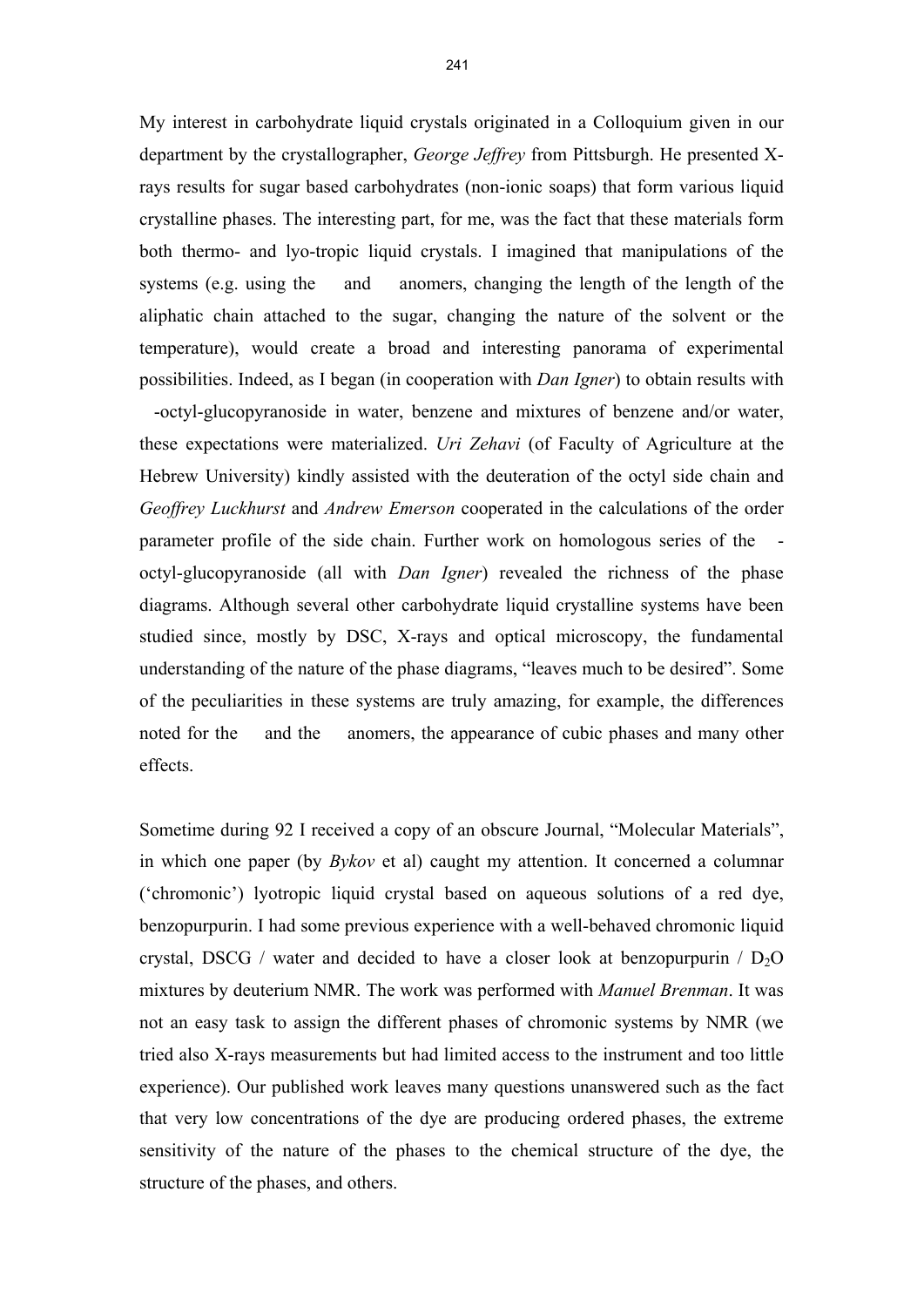My latest (presumably last) scientific adventure which could be termed "chirality etc", started in a bizarre manner: I spent the 88-89 academic year on a sabbatical in Cambridge, England, hoping to do some solid state NMR with *Jacek Klinowski* that for one reason or another came to nothing. Most of that year was devoted to reading and to the cooperation with the Southampton group (*Geoffrey Luckhurst, Andrew Emerson*) on the interpretation of the side-chain dynamics of carbohydrate liquid crystals. Towards the end of the year I noticed a paper by *Jacques Courtieu*, from Orsay, on the measurements of  $129Xe$  chemical shifts in various liquid crystalline phases. I wrote to *Jacques*, complimenting him on his paper and suggested to discuss some further possibilities of work with him on Xe. In response I was invited to spend a month with *Jacques* in Orsay (summer 90). I accepted the invitation willingly. Upon my arrival *Jacques* presented the work currently performed in his laboratory which included the application of 'compensated' cholesteric liquid crystal mixtures with the purpose of measuring different NMR spectra for enantiomers. This project followed very similar experiments performed many years earlier by *Saul Meiboom*! The mixtures that *Jacques* used were sensitive to the temperature, composition and mode of sample preparation and did not seem to be suitable for the purpose of obtaining different NMR spectra of enantiomers. Furthermore, *Meiboom*'s experiments could not be reproduced. This was rather amazing to me, recognizing the experimental capabilities of both *Saul* and *Jacques*. I suggested to use solutions of poly-- benzyl-L-glutamate (PBLG) instead of the 'compensated mixtures'. I had some earlier experience with PBLG solutions through my work with  $^{131}Xe$  as solute and other studies. We tried it immediately and it worked perfectly! Being, both of us, very enthusiastic with this result, we forgot all about our planned Xe project and devoted the next 10 (and more) years to develop a novel and elegant technique for chiral discrimination by NMR by using chiral liquid crystalline solvents. In a sense, this project 'closed a cycle' for me because it started with the attempts of *Jacques* to elaborate on some early results of *Saul Meiboom*.

My collaborators and friends in Orsay were *Jean Marie Pechine, Jean Pierre Bayle, Isabelle Canet, Abdelkrim Meddour, Philippe Lesot, Willy Smadja, Philippe Berdague, Denis Merlet* and of course, *Jacques Courtieu*. Other members of the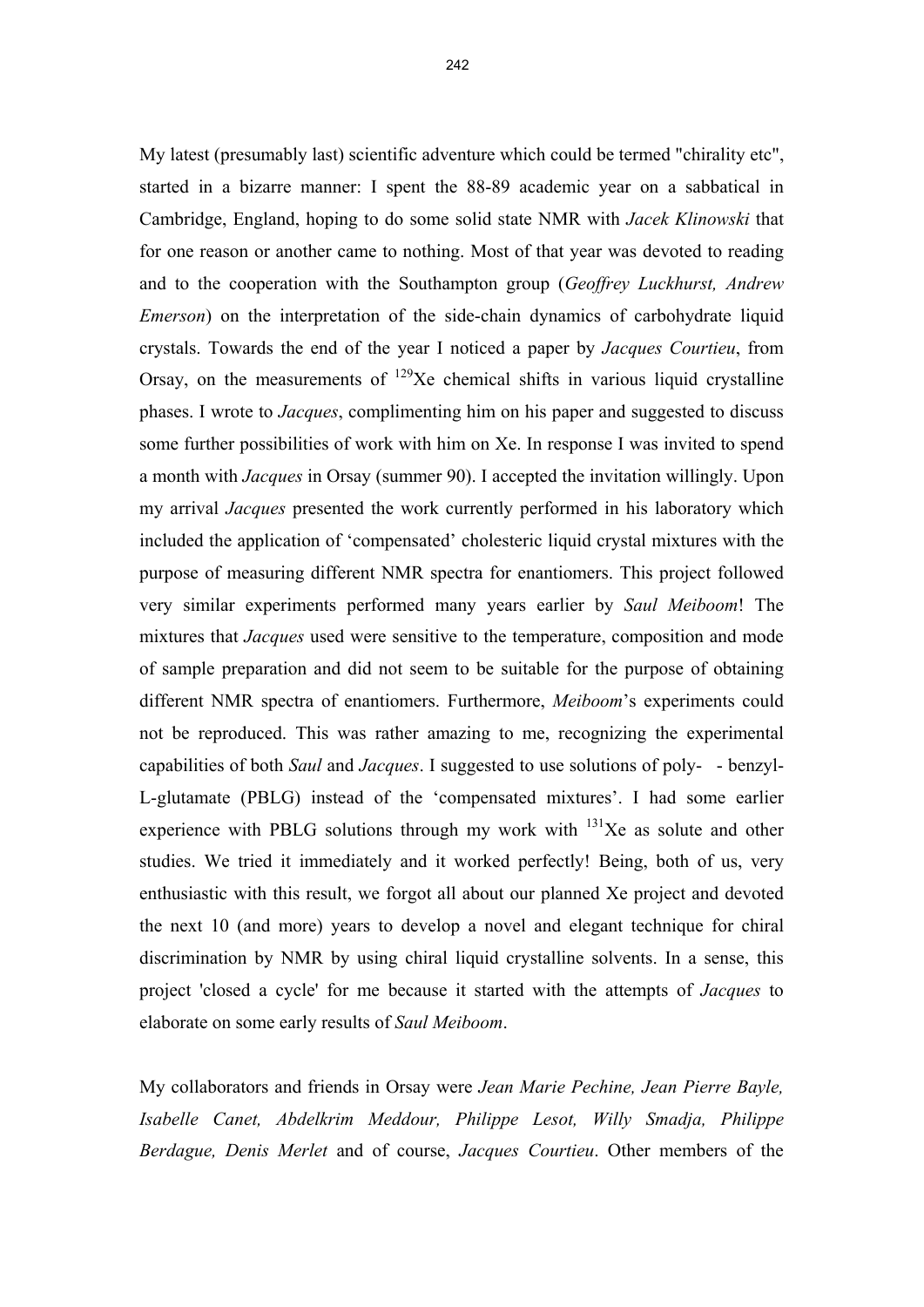laboratory assisted in many ways over the years. I spent in Orsay two half Sabbaticals and many shorter visits.

Chirality is a fascinating subject. One aspect that is far from being properly understood, is its quantitative evaluation. I made some efforts to correlate our experimental results which are basically probing the intermolecular interactions (through their effect on the ordering), with some quantitative chirality measures (*Avnir*, *Osipov, Moreau*, *Gilat* and others). Another important challenge would be to understand the molecular details of the chiral discrimination that is, the interaction between the poly amino acid and the solute. This can be done by designing clever experiments and/or through theoretical computations. I tried to convince (and still am) experts in molecular dynamics to cooperate with me on this problem. I think that such computations, in light of our present results and through newly planned experiments, could shed light on the mechanism of chiral recognition in Biology. The system which we used (PBLG + organic solvent) is on one hand simple enough for physical modeling and on the other hand not too remote from real biological systems.

Hardware: Instrumentation is of tremendous importance in NMR since it determines what you can do and what you can not do. Occasionally I went to perform experiments in other institutions such as TAU, WIS and other places as I was unable to perform them at home. As told above, my first instrument was a home built (mostly by *Saul Meiboom, Shlomo Alexander* and later in part by *Moshe Sasson*) 31MHz (protons), corresponding to 0.7T permanent magnet. This instrument was a modified version of the Bloch - Arnold instrument that existed at Stanford. It was the only NMR instrument in the world that had a built in cigarette lighter, battery operated. *Saul, Shlomo* and I used this gadget quite a bit! My first instrument at the Technion was the Varian DP60 (60 MHz protons, 4T electromagnet). It was a state of the art instrument. Later arrived the Bruker HFX 90 and the BKR322S pulsed spectrometer, both operating with a 2.1T electromagnet, 90MHz protons. Finally I worked with the Bruker WH400 that operated with a 9.4T wide bore superconducting magnet (energized on 31.01.1985).

NMR instruments are technologically complicated gadgets and a talented service person is essential for their proper routine operation. When I started my work at the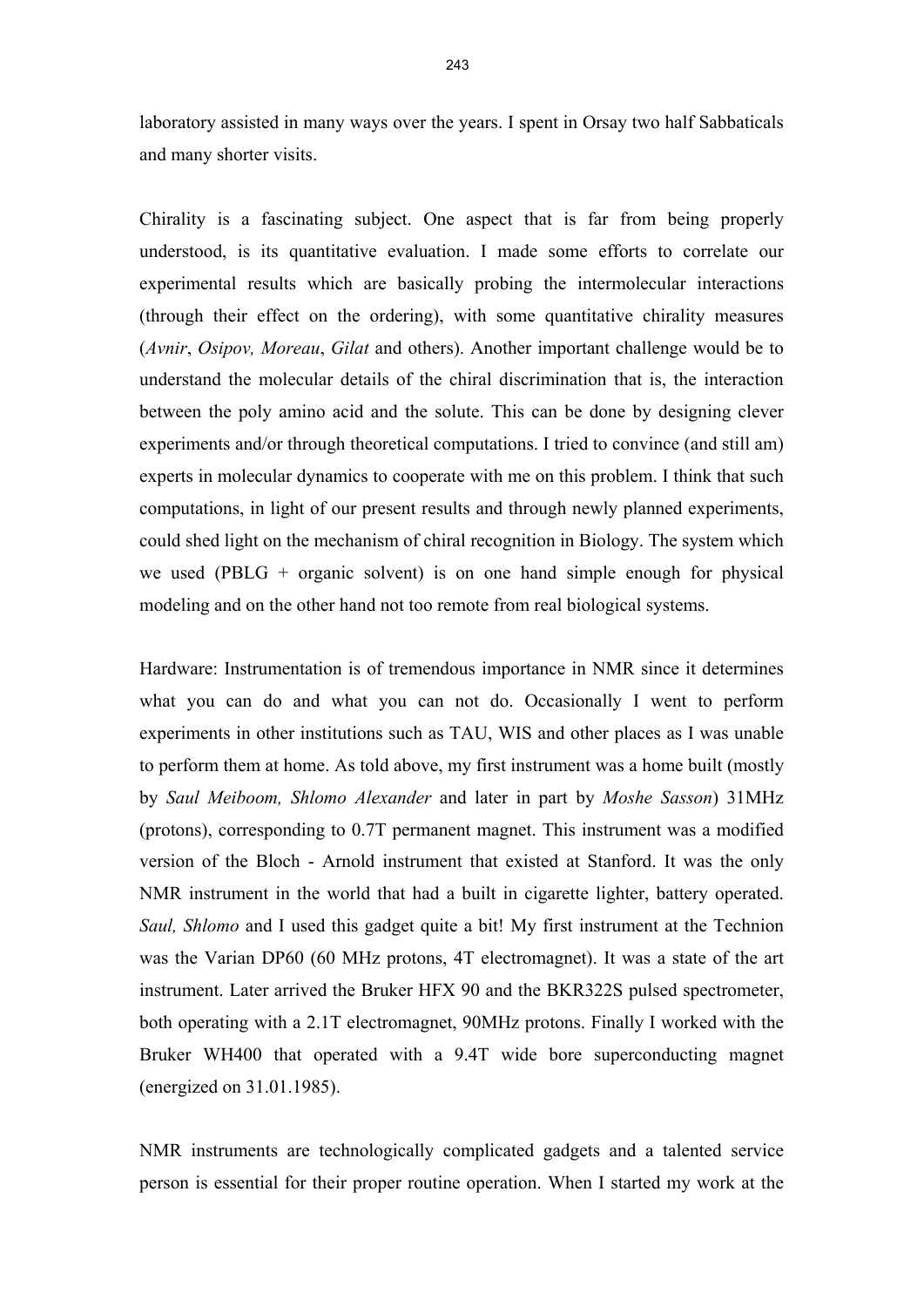Technion, I searched an electronic technician and eventually found *Aharon Peer* for this position. *Peer* served the NMR facilities (and other scientific instruments in the Faculty) for several decades with great talent and capability. He solved many difficult technical problems and thereby contributed significantly to many research programs.

My early dreams of investigating the Physics and Chemistry of soils failed to materialize. One of the reasons was that NMR techniques were not yet properly developed, during most of the period, to handle such problems. Towards the end of my career the situation changed. A few years before my formal retirement (1997) I made great efforts, in cooperation with researchers from the Chemical Engineering Faculty and others, to acquire a micro-imaging NMR spectrometer. Such an instrument would have enabled me to study the anisotropic diffusion and several other properties in heterogeneous systems, such as soils. Unfortunately, my efforts did not bear fruits and I was not able to acquire this instrument.

About two decades ago, I became interested in some particular 'non-scientific' themes. Initially my interest was directed to the fate of German Jewish scientists who were expelled from Germany by the Nazis in 1933. The expulsion of my father, who was a lawyer, may have triggered this interest. The first question that interested me was the reactions of the Aryan scientists to the dismissal and expulsion of Jewish scientists. I could not understand how most of the eminent, well educated, intelligent, scientists, did not react or protest in reaction to such malicious acts (that was still possible, to some extend, in early phases of the Nazi regime). The behavior of the German scientific community puzzled me. A possible answer to this question I received from the geneticist, *Benno Muller-Hill* from Koeln, who attributed the behavior of the Aryan scientists simply to their greed and aspirations to power. This answer, which sounds simplistic, may be the correct one (with a proper admixture of Anti-Semitism). During my meeting with him I also befriended his student *Ute Deichmann* who was, at that time, writing her Thesis on Biology and the Biologists in Germany during the Nazi regime. Ute has contributed significantly to historical studies of scientists in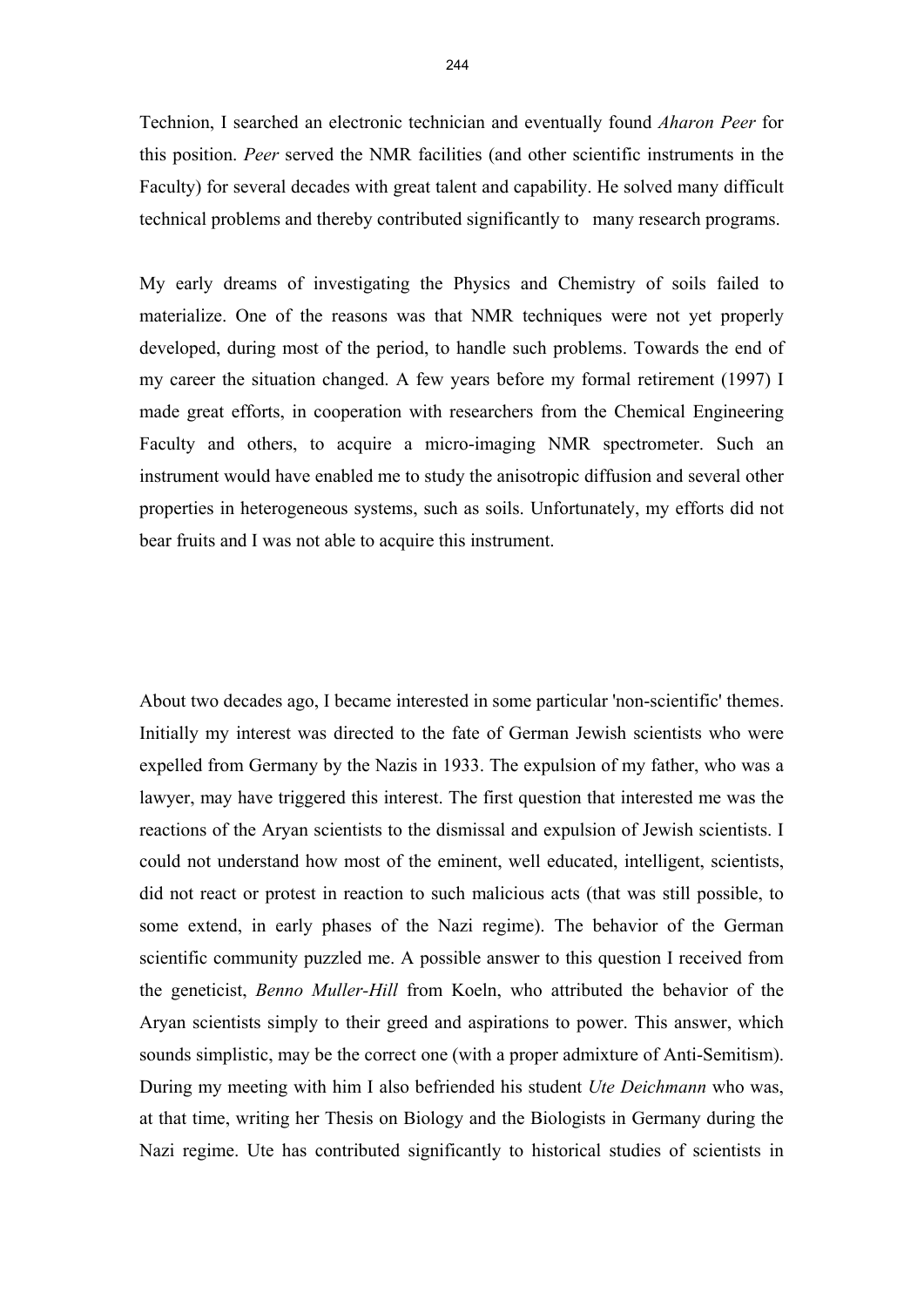Nazi Germany and in particular to those of Jewish origin who were compelled to emigrate.

With the years my interests broadened and included the relationship between Scientists and the State or, in other words, the inherent conflict between loyalty to one's moral principles and his obligation to his state homeland. This topic is not specific to totalitarian regimes as the Nazi Germany or the USSR, but relevant also to democratic regimes, such as the United States or England. The development and construction of "non-conventional" weapons (atomic, biological and chemical) by scientists for their homelands, is the case where the conflict between personal morals and national duties is manifested.

 To what degree scientists should be politically or socially involved, is another aspect of the same issue. Personally, I was active in the "protest movements" that arose after the Yom Kipur war. Later, I tried two or three times to be politically involved. However, these naïve attempts ended after very short periods, with great disappointment from the way the political system is run.

My interest was centered mostly around the period of the second world war, when the issue of political attitudes of scientists, arose through the development (or attempts to, in the case of Germany) of atomic weapons. A much discussed and well documented case is that of Werner Heisenberg (the "white Jew"). Did he do the best he could to provide the regime with atomic weapons that would lead Germany to victory? Or did he play some clever games just to do the contrary? I believe in the first option. Other examples are the scientists who participated in the Manhattan project at Los Alamos. Almost none of them quit the Manhattan project that was constructed against Nazi Germany, after it became definitely known that the Germans were far behind with their programs or even after the total collapse of Germany in May 1945. A very few exceptions, such as Rotblatt and some others, quit their participation in the construction of the bomb. A few others (L.Szilard, J.Franck, E. Wigner) tried to prevent the bombing of Japanese cities.

One of the early books that described some of the background to these issues was "The making of the Atomic Bomb" by Richard Rhodes (1986). Since then I have read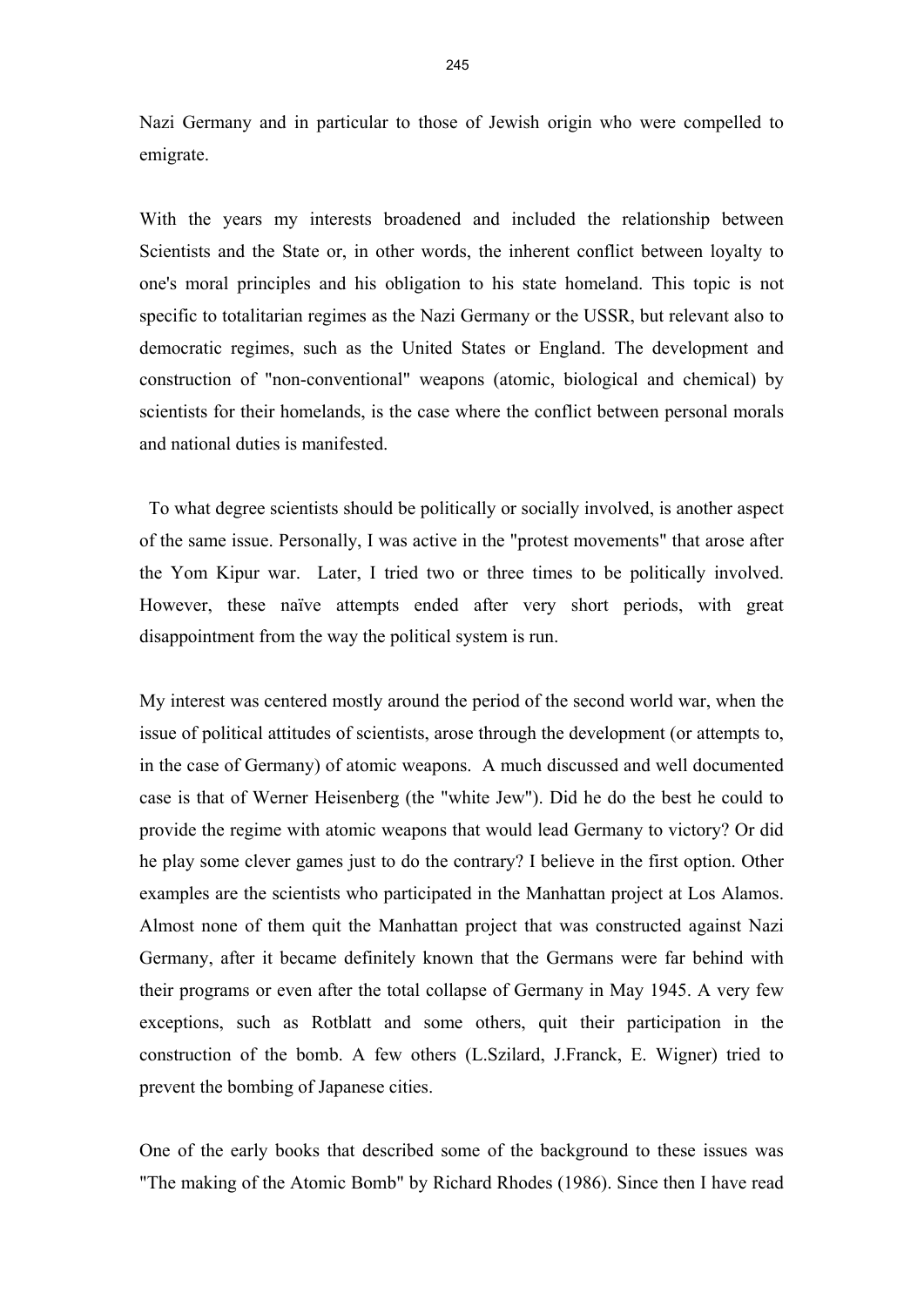some of the vast literature that is concerned with these topics. This eventually produced a small article ( published in "Jews and Sciences in German Contexts", U. Charpa and U. Deichmann Ed., Mohr Siebeck, 2007) on a somewhat related issue that occurred before WWII (1938).

Teaching: I worked 35 years at the Technion (1962-1997). During that period I spent 5 years on Sabbaticals (Oxford, twice; Cambridge; Paris, twice). It may be appropriate to conclude these notes with a short review of my teaching experience.

In the very early years I considered teaching as a nuisance and an unavoidable perturbation to my research activity. I did not think that it is worth a great effort, in particular to students who were not Chemistry majors. I was inexperienced in speaking to a large audience and on at least one occasion, lost my voice! The Laryngologist whom I consulted called it "the teacher's disease" and advised me to take a course in speech training. I believe that my teaching qualities at that time were rather awkward and that my performance was unfair to the students. With the years the situation has improved much though I never reached the status of a "distinguished teacher" and my marks in the student's Teachers Quality Questionnaire were mostly mediocre. Gradually I learned to appreciate the importance of good teaching and devoted more and more time to its fulfillment. I gave courses on most topics of Physical Chemistry (Thermodynamics, Kinetics, Surface Chemistry, Spectroscopy) to undergraduates and specialized courses on NMR to both graduate and undergraduates. In the early years I gave a course on NMR at what is now known as Ben-Gurion University in Beer Sheva and a course on Fast Chemical Kinetics at the Weizmann Institute of Science. I served for 9 years on the Technion Committee for Graduate and Undergraduate Studies and for about 3 years as Chairman of the Faculty Committee for Graduate and Undergraduate Studies. I admit that I now hold a very different opinion in the matter of teaching from that which I had in the beginning of my career. I enthusiastically participated in dissipating science to broader audiences such as to High School pupils, soldiers and adults. I gave (and still do) popular talks on topics such as MRI, liquid crystals and others.

A final note to my contribution to teaching may be added. Through my initiative Visiting Professors to the Faculty were invited: *Peter Atkins*, Oxford, on "Interaction